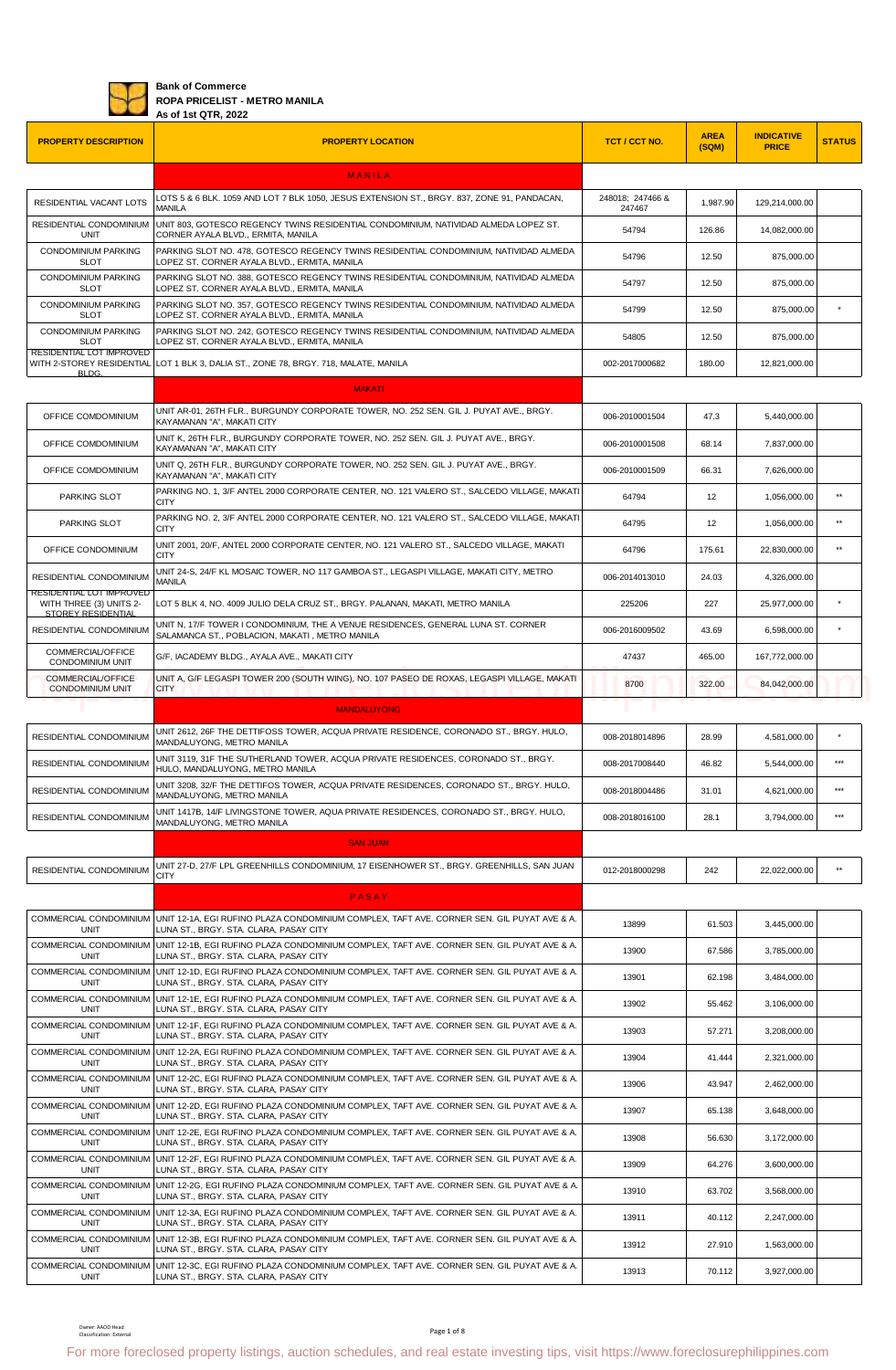| <b>PROPERTY DESCRIPTION</b>           | <b>PROPERTY LOCATION</b>                                                                                                                                    | TCT / CCT NO.  | <b>AREA</b><br>(SQM) | <b>INDICATIVE</b><br><b>PRICE</b> | <b>STATUS</b> |
|---------------------------------------|-------------------------------------------------------------------------------------------------------------------------------------------------------------|----------------|----------------------|-----------------------------------|---------------|
| <b>UNIT</b>                           | COMMERCIAL CONDOMINIUM UNIT 12-3D, EGI RUFINO PLAZA CONDOMINIUM COMPLEX, TAFT AVE. CORNER SEN. GIL PUYAT AVE & A.<br>LUNA ST., BRGY. STA. CLARA, PASAY CITY | 13914          | 63.563               | 3,560,000.00                      |               |
| <b>UNIT</b>                           | COMMERCIAL CONDOMINIUM UNIT 12-3E, EGI RUFINO PLAZA CONDOMINIUM COMPLEX, TAFT AVE. CORNER SEN. GIL PUYAT AVE & A.<br>LUNA ST., BRGY, STA, CLARA, PASAY CITY | 13915          | 57.556               | 3,224,000.00                      |               |
| UNIT                                  | COMMERCIAL CONDOMINIUM UNIT 12-3F, EGI RUFINO PLAZA CONDOMINIUM COMPLEX, TAFT AVE. CORNER SEN. GIL PUYAT AVE & A.<br>LUNA ST., BRGY. STA. CLARA, PASAY CITY | 13916          | 63.237               | 3,542,000.00                      |               |
| COMMERCIAL CONDOMINIUM<br><b>UNIT</b> | UNIT 12-3G, EGI RUFINO PLAZA CONDOMINIUM COMPLEX, TAFT AVE. CORNER SEN. GIL PUYAT AVE & A.<br>LUNA ST., BRGY. STA. CLARA, PASAY CITY                        | 13917          | 64.751               | 3,627,000.00                      |               |
| UNIT                                  | COMMERCIAL CONDOMINIUM UNIT 12-4A, EGI RUFINO PLAZA CONDOMINIUM COMPLEX, TAFT AVE. CORNER SEN. GIL PUYAT AVE & A.<br>LUNA ST., BRGY, STA, CLARA, PASAY CITY | 13918          | 61.020               | 3,418,000.00                      |               |
| COMMERCIAL CONDOMINIUM<br><b>UNIT</b> | UNIT 12-4B, EGI RUFINO PLAZA CONDOMINIUM COMPLEX, TAFT AVE. CORNER SEN. GIL PUYAT AVE & A.<br>LUNA ST., BRGY, STA, CLARA, PASAY CITY                        | 13919          | 80.296               | 4.497.000.00                      |               |
| UNIT                                  | COMMERCIAL CONDOMINIUM UNIT 12-4C, EGI RUFINO PLAZA CONDOMINIUM COMPLEX, TAFT AVE. CORNER SEN. GIL PUYAT AVE & A.<br>LUNA ST., BRGY. STA. CLARA, PASAY CITY | 13920          | 69.333               | 3,883,000.00                      |               |
| <b>UNIT</b>                           | COMMERCIAL CONDOMINIUM UNIT 12-4D, EGI RUFINO PLAZA CONDOMINIUM COMPLEX, TAFT AVE. CORNER SEN. GIL PUYAT AVE & A.<br>LUNA ST., BRGY. STA. CLARA, PASAY CITY | 13921          | 63.590               | 3,562,000.00                      |               |
| UNIT                                  | COMMERCIAL CONDOMINIUM UNIT 12-4E, EGI RUFINO PLAZA CONDOMINIUM COMPLEX, TAFT AVE. CORNER SEN. GIL PUYAT AVE & A.<br>LUNA ST., BRGY. STA. CLARA, PASAY CITY | 13922          | 55.701               | 3,120,000.00                      |               |
|                                       | COMMERCIAL CONDOMINIUM UNIT 12-4F, EGI RUFINO PLAZA CONDOMINIUM COMPLEX, TAFT AVE. CORNER SEN. GIL PUYAT AVE & A.                                           | 13923          | 56.821               | 3,182,000.00                      |               |
| UNIT                                  | LUNA ST., BRGY. STA. CLARA, PASAY CITY<br>COMMERCIAL CONDOMINIUM UNIT 12-4G, EGI RUFINO PLAZA CONDOMINIUM COMPLEX, TAFT AVE. CORNER SEN. GIL PUYAT AVE & A. | 13924          | 65.795               | 3,685,000.00                      |               |
| UNIT                                  | LUNA ST., BRGY. STA. CLARA, PASAY CITY<br><b>PASIG</b>                                                                                                      |                |                      |                                   |               |
| OFFICE CONDOMINIUM UNIT               | UNIT 12 9TH FL., AIC-BURGUNDY EMPIRE TOWER IS SITUATED ALONG A.D.B. AVENUE CORNER GARNET                                                                    | PT-49185       | 103.98               | 10,502,000.00                     |               |
| OFFICE CONDOMINIUM UNIT               | & SAPPHIRE ROADS, ORTIGAS CENTER PASIG CITY<br>UNIT 13,14TH FL., AIC-BURGUNDY EMPIRE TOWER IS SITUATED ALONG A.D.B. AVENUE CORNER                           | PT-53938       | 82.23                |                                   |               |
| OFFICE CONDOMINIUM UNIT               | GARNET & SAPPHIRE ROADS, ORTIGAS CENTER<br>UNIT 11, 15TH FL., AIC-BURGUNDY EMPIRE TOWER IS SITUATED ALONG A.D.B. AVENUE CORNER                              |                | 203.20               | 8,306,000.00                      |               |
|                                       | GARNET & SAPPHIRE ROADS, ORTIGAS CENTER<br>UNIT 13, 15TH FL., AIC-BURGUNDY EMPIRE TOWER IS SITUATED ALONG A.D.B. AVENUE CORNER                              | PT-53942       |                      | 20,524,000.00                     |               |
| OFFICE CONDOMINIUM UNIT               | GARNET & SAPPHIRE ROADS, ORTIGAS CENTER<br>UNIT 14, 15 FL., AIC-BURGUNDY EMPIRE TOWER IS SITUATED ALONG A.D.B. AVENUE CORNER GARNET                         | PT-53943       | 82.23                | 8,306,000.00                      |               |
| OFFICE CONDOMINIUM UNIT               | & SAPPHIRE ROADS, ORTIGAS CENTER<br>UNIT 15, 15TH FL., AIC-BURGUNDY EMPIRE TOWER IS SITUATED ALONG A.D.B. AVENUE CORNER                                     | PT-53944       | 82.23                | 8,306,000.00                      |               |
| OFFICE CONDOMINIUM UNIT               | GARNET & SAPPHIRE ROADS, ORTIGAS CENTER<br>UNIT 16 26/F, AIC-BURGUNDY EMPIRE TOWER, ADB AVE., CORNER GARNET & SAPPHIRE ROADS,                               | PT-53945       | 103.98               | 10,502,000.00                     |               |
| OFFICE CONDOMINIUM UNIT               | ORTIGAS CENTER, PASIG CITY                                                                                                                                  | 011-2010003094 | 203.20               | 20,524,000.00                     |               |
| OFFICE CONDOMINIUM UNIT               | UNIT 1805 AIC-BURGUNDY EMPIRE TOWER IS SITUATED ALONG A.D.B. AVENUE CORNER GARNET &<br>SAPPHIRE ROADS, ORTIGAS CENTER                                       | PT-53955       | 103.98               | 10,502,000.00                     |               |
| OFFICE CONDOMINIUM UNIT               | UNIT 1814 AIC-BURGUNDY EMPIRE TOWER IS SITUATED ALONG A.D.B. AVENUE CORNER GARNET &<br>SAPPHIRE ROADS, ORTIGAS CENTER                                       | PT-53956       | 82.23                | 8,306,000.00                      |               |
| OFFICE CONDOMINIUM UNIT               | UNIT 1820 AIC-BURGUNDY EMPIRE TOWER IS SITUATED ALONG A.D.B. AVENUE CORNER GARNET &<br>SAPPHIRE ROADS, ORTIGAS CENTER                                       | PT-53957       | 91.81                | 9,273,000.00                      |               |
| OFFICE CONDOMINIUM UNIT               | UNIT 1908 AIC-BURGUNDY EMPIRE TOWER IS SITUATED ALONG A.D.B. AVENUE CORNER GARNET &<br>SAPPHIRE ROADS, ORTIGAS CENTER                                       | PT-53958       | 89.00                | 8,989,000.00                      |               |
| OFFICE CONDOMINIUM UNIT               | UNIT 1909 AIC-BURGUNDY EMPIRE TOWER IS SITUATED ALONG A.D.B. AVENUE CORNER GARNET &<br>SAPPHIRE ROADS, ORTIGAS CENTER                                       | PT-53959       | 73.60                | 7,434,000.00                      |               |
| OFFICE CONDOMINIUM UNIT               | UNIT 1913 AIC-BURGUNDY EMPIRE TOWER IS SITUATED ALONG A.D.B. AVENUE CORNER GARNET &<br>SAPPHIRE ROADS, ORTIGAS CENTER                                       | PT-53960       | 82.23                | 8.306.000.00                      |               |
| OFFICE CONDOMINIUM UNIT               | UNIT 1914 AIC-BURGUNDY EMPIRE TOWER IS SITUATED ALONG A.D.B. AVENUE CORNER GARNET &<br>SAPPHIRE ROADS, ORTIGAS CENTER                                       | PT-53961       | 82.23                | 8,306,000.00                      |               |
| PARKING SLOT                          | PARKING SLOT NO. 53 LEVEL 7 AIC-BURDUNDY EMPIRE TOWER IS SITUATED ALONG A.D.B. AVENUE<br>CORNERS GARNET & SAPPHIRE ROADS, ORTIGAS CENTER                    | PT-53974       | 12.00                | 732,000.00                        |               |
| PARKING SLOT                          | PARKING SLOT NO. 54 LEVEL 7 AIC-BURDUNDY EMPIRE TOWER IS SITUATED ALONG A.D.B. AVENUE<br>CORNERS GARNET & SAPPHIRE ROADS, ORTIGAS CENTER                    | PT-53975       | 12.00                | 732,000.00                        |               |
| PARKING SLOT                          | PARKING SLOT NO. 1 LEVEL 10 AIC-BURDUNDY EMPIRE TOWER IS SITUATED ALONG A.D.B. AVENUE<br>CORNERS GARNET & SAPPHIRE ROADS, ORTIGAS CENTER                    | PT-53978       | 12.00                | 732,000.00                        |               |
| PARKING SLOT                          | PARKING SLOT NO. 2 LEVEL 10 AIC-BURDUNDY EMPIRE TOWER IS SITUATED ALONG A.D.B. AVENUE<br>CORNERS GARNET & SAPPHIRE ROADS, ORTIGAS CENTER                    | PT-53979       | 12.00                | 732,000.00                        |               |
| PARKING SLOT                          | PARKING SLOT NO. 3 LEVEL 10 AIC-BURDUNDY EMPIRE TOWER IS SITUATED ALONG A.D.B. AVENUE<br>CORNERS GARNET & SAPPHIRE ROADS, ORTIGAS CENTER                    | PT-53980       | 12.00                | 732,000.00                        |               |
| PARKING SLOT                          | PARKING SLOT NO. 4 LEVEL 10 AIC-BURDUNDY EMPIRE TOWER IS SITUATED ALONG A.D.B. AVENUE<br>CORNERS GARNET & SAPPHIRE ROADS, ORTIGAS CENTER                    | PT-53981       | 12.00                | 732,000.00                        |               |
| PARKING SLOT                          | PARKING SLOT NO. 5 LEVEL 10 AIC-BURDUNDY EMPIRE TOWER IS SITUATED ALONG A.D.B. AVENUE<br>CORNERS GARNET & SAPPHIRE ROADS, ORTIGAS CENTER                    | PT-53982       | 12.00                | 732,000.00                        |               |
| PARKING SLOT                          | PARKING SLOT NO. 6 LEVEL 10 AIC-BURDUNDY EMPIRE TOWER IS SITUATED ALONG A.D.B. AVENUE<br>CORNERS GARNET & SAPPHIRE ROADS, ORTIGAS CENTER                    | PT-53983       | 12.00                | 732,000.00                        |               |
| PARKING SLOT                          | PARKING SLOT NO. 7 LEVEL 10 AIC-BURDUNDY EMPIRE TOWER IS SITUATED ALONG A.D.B. AVENUE<br>CORNERS GARNET & SAPPHIRE ROADS, ORTIGAS CENTER                    | PT-53984       | 12.00                | 732,000.00                        |               |
| PARKING SLOT                          | PARKING SLOT NO. 9 LEVEL 10 AIC-BURDUNDY EMPIRE TOWER IS SITUATED ALONG A.D.B. AVENUE                                                                       | PT-53986       | 12.00                | 732,000.00                        |               |
| PARKING SLOT                          | CORNERS GARNET & SAPPHIRE ROADS, ORTIGAS CENTER<br>PARKING SLOT NO. 10 LEVEL 10 AIC-BURDUNDY EMPIRE TOWER IS SITUATED ALONG A.D.B. AVENUE                   | PT-53987       | 12.00                | 732,000.00                        |               |
| PARKING SLOT                          | CORNERS GARNET & SAPPHIRE ROADS, ORTIGAS CENTER<br>PARKING SLOT NO. 11 LEVEL 10 AIC-BURDUNDY EMPIRE TOWER IS SITUATED ALONG A.D.B. AVENUE                   | PT-53988       | 12.00                | 732,000.00                        |               |
| PARKING SLOT                          | CORNERS GARNET & SAPPHIRE ROADS, ORTIGAS CENTER<br>PARKING SLOT NO. 12 LEVEL 10 AIC-BURDUNDY EMPIRE TOWER IS SITUATED ALONG A.D.B. AVENUE                   | PT-53989       | 12.00                | 732,000.00                        |               |
| PARKING SLOT                          | CORNERS GARNET & SAPPHIRE ROADS, ORTIGAS CENTER<br>PARKING SLOT NO. 13 LEVEL 10 AIC-BURDUNDY EMPIRE TOWER IS SITUATED ALONG A.D.B. AVENUE                   | PT-53990       | 12.00                | 732,000.00                        |               |
| PARKING SLOT                          | CORNERS GARNET & SAPPHIRE ROADS, ORTIGAS CENTER<br>PARKING SLOT NO. 14 LEVEL 10 AIC-BURDUNDY EMPIRE TOWER IS SITUATED ALONG A.D.B. AVENUE                   | PT-53991       | 12.00                | 732,000.00                        |               |
|                                       | CORNERS GARNET & SAPPHIRE ROADS, ORTIGAS CENTER<br>PARKING SLOT NO. 15 LEVEL 10 AIC-BURDUNDY EMPIRE TOWER IS SITUATED ALONG A.D.B. AVENUE                   |                |                      |                                   |               |
|                                       |                                                                                                                                                             | PT-53992       | 12.00                | 732,000.00                        |               |
| PARKING SLOT<br>PARKING SLOT          | CORNERS GARNET & SAPPHIRE ROADS, ORTIGAS CENTER<br>PARKING SLOT NO. 16 LEVEL 10 AIC-BURDUNDY EMPIRE TOWER IS SITUATED ALONG A.D.B. AVENUE                   | PT-53993       | 12.00                | 732,000.00                        |               |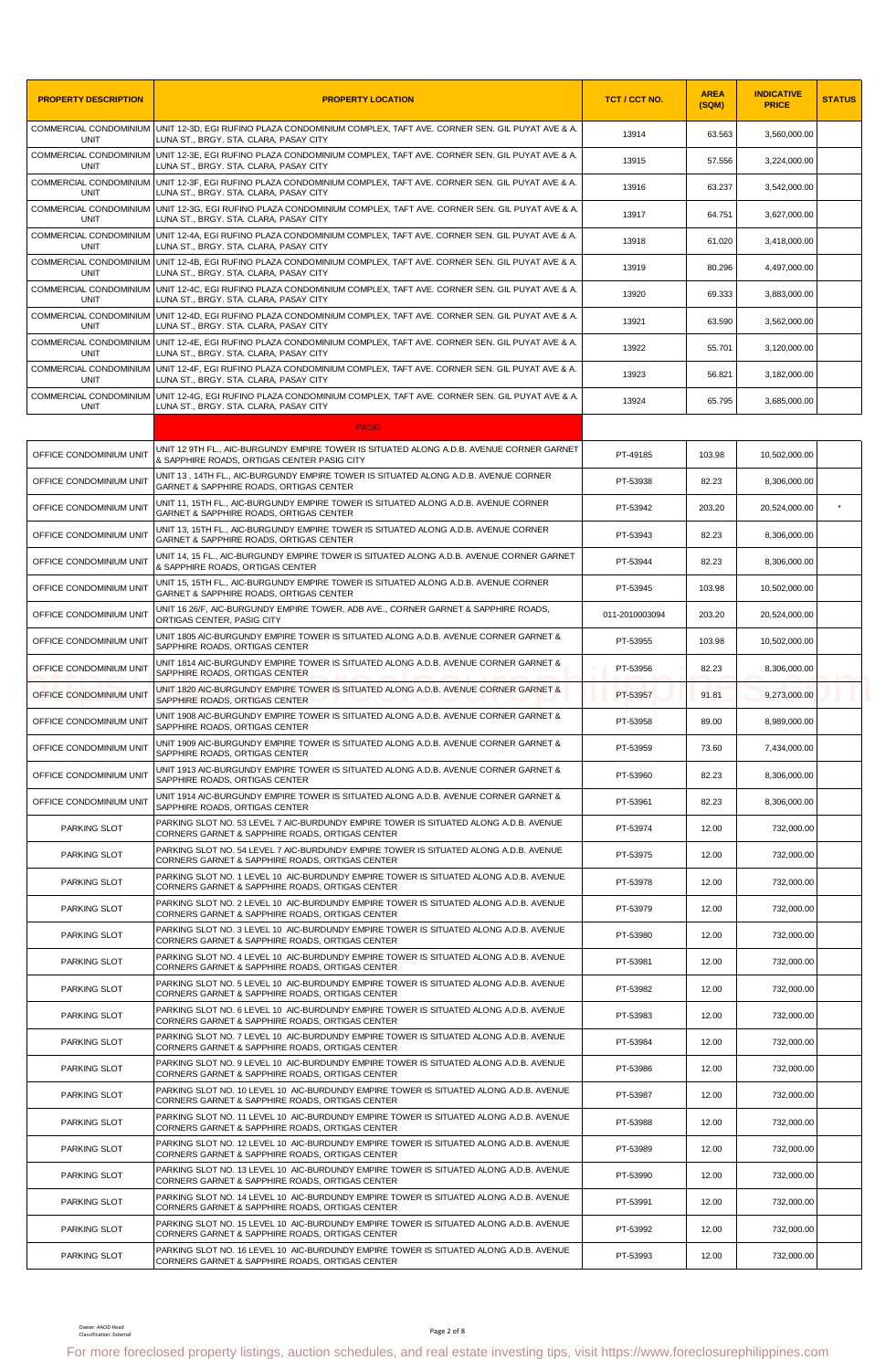| <b>PROPERTY DESCRIPTION</b>                                    | <b>PROPERTY LOCATION</b>                                                                                                                                  | TCT / CCT NO.       | <b>AREA</b><br>(SQM) | <b>INDICATIVE</b><br><b>PRICE</b> | <b>STATUS</b>     |
|----------------------------------------------------------------|-----------------------------------------------------------------------------------------------------------------------------------------------------------|---------------------|----------------------|-----------------------------------|-------------------|
| PARKING SLOT                                                   | PARKING SLOT NO. 17 LEVEL 10 AIC-BURDUNDY EMPIRE TOWER IS SITUATED ALONG A.D.B. AVENUE<br>CORNERS GARNET & SAPPHIRE ROADS, ORTIGAS CENTER                 | PT-53994            | 12.00                | 732,000.00                        |                   |
| PARKING SLOT                                                   | PARKING SLOT NO. 18 LEVEL 10 AIC-BURDUNDY EMPIRE TOWER IS SITUATED ALONG A.D.B. AVENUE<br>CORNERS GARNET & SAPPHIRE ROADS, ORTIGAS CENTER                 | PT-53995            | 12.00                | 732,000.00                        |                   |
| PARKING SLOT                                                   | PARKING SLOT NO. 19 LEVEL 10 AIC-BURDUNDY EMPIRE TOWER IS SITUATED ALONG A.D.B. AVENUE<br>CORNERS GARNET & SAPPHIRE ROADS, ORTIGAS CENTER                 | PT-53996            | 12.00                | 732,000.00                        |                   |
| PARKING SLOT                                                   | PARKING SLOT NO. 20 LEVEL 10 AIC-BURDUNDY EMPIRE TOWER IS SITUATED ALONG A.D.B. AVENUE<br>CORNERS GARNET & SAPPHIRE ROADS, ORTIGAS CENTER                 | PT-53997            | 12.00                | 732,000.00                        |                   |
| PARKING SLOT                                                   | PARKING SLOT NO. 21 LEVEL 10 AIC-BURDUNDY EMPIRE TOWER IS SITUATED ALONG A.D.B. AVENUE<br>CORNERS GARNET & SAPPHIRE ROADS, ORTIGAS CENTER                 | PT-53998            | 12.00                | 732,000.00                        |                   |
| PARKING SLOT                                                   | PARKING SLOT NO. 22 LEVEL 10 AIC-BURDUNDY EMPIRE TOWER IS SITUATED ALONG A.D.B. AVENUE<br>CORNERS GARNET & SAPPHIRE ROADS, ORTIGAS CENTER                 | PT-53999            | 12.00                | 732,000.00                        |                   |
| PARKING SLOT                                                   | PARKING SLOT NO. 23 LEVEL 10 AIC-BURDUNDY EMPIRE TOWER IS SITUATED ALONG A.D.B. AVENUE<br>CORNERS GARNET & SAPPHIRE ROADS, ORTIGAS CENTER                 | PT-54000            | 12.00                | 732,000.00                        |                   |
| PARKING SLOT                                                   | PARKING SLOT NO. 24 LEVEL 10 AIC-BURDUNDY EMPIRE TOWER IS SITUATED ALONG A.D.B. AVENUE<br>CORNERS GARNET & SAPPHIRE ROADS, ORTIGAS CENTER                 | PT-54001            | 12.00                | 732,000.00                        |                   |
| PARKING SLOT                                                   | PARKING SLOT NO. 25 LEVEL 10 AIC-BURDUNDY EMPIRE TOWER IS SITUATED ALONG A.D.B. AVENUE<br>CORNERS GARNET & SAPPHIRE ROADS, ORTIGAS CENTER                 | PT-54002            | 12.00                | 732,000.00                        |                   |
| PARKING SLOT                                                   | PARKING SLOT NO. 26 LEVEL 10 AIC-BURDUNDY EMPIRE TOWER IS SITUATED ALONG A.D.B. AVENUE<br>CORNERS GARNET & SAPPHIRE ROADS, ORTIGAS CENTER                 | PT-54003            | 12.00                | 732,000.00                        |                   |
| PARKING SLOT                                                   | PARKING SLOT NO. 27 LEVEL 10 AIC-BURDUNDY EMPIRE TOWER IS SITUATED ALONG A.D.B. AVENUE<br>CORNERS GARNET & SAPPHIRE ROADS, ORTIGAS CENTER                 | PT-54004            | 12.00                | 732,000.00                        |                   |
| PARKING SLOT                                                   | PARKING SLOT NO. 28 LEVEL 10 AIC-BURDUNDY EMPIRE TOWER IS SITUATED ALONG A.D.B. AVENUE<br>CORNERS GARNET & SAPPHIRE ROADS, ORTIGAS CENTER                 | PT-54005            | 12.00                | 732,000.00                        |                   |
| PARKING SLOT                                                   | PARKING SLOT NO. 29 LEVEL 10 AIC-BURDUNDY EMPIRE TOWER IS SITUATED ALONG A.D.B. AVENUE<br>CORNERS GARNET & SAPPHIRE ROADS, ORTIGAS CENTER                 | PT-54006            | 12.00                | 732,000.00                        |                   |
| PARKING SLOT                                                   | PARKING SLOT NO. 30 LEVEL 10 AIC-BURDUNDY EMPIRE TOWER IS SITUATED ALONG A.D.B. AVENUE<br>CORNERS GARNET & SAPPHIRE ROADS, ORTIGAS CENTER                 | PT-54007            | 12.00                | 732,000.00                        |                   |
| PARKING SLOT                                                   | PARKING SLOT NO. 31 LEVEL 10 AIC-BURDUNDY EMPIRE TOWER IS SITUATED ALONG A.D.B. AVENUE<br>CORNERS GARNET & SAPPHIRE ROADS, ORTIGAS CENTER                 | PT-54008            | 12.00                | 732,000.00                        |                   |
| PARKING SLOT                                                   | PARKING SLOT NO. 32 LEVEL 10 AIC-BURDUNDY EMPIRE TOWER IS SITUATED ALONG A.D.B. AVENUE<br>CORNERS GARNET & SAPPHIRE ROADS, ORTIGAS CENTER                 | PT-54009            | 12.00                | 732,000.00                        |                   |
| PARKING SLOT                                                   | PARKING SLOT NO. 33 LEVEL 10 AIC-BURDUNDY EMPIRE TOWER IS SITUATED ALONG A.D.B. AVENUE<br>CORNERS GARNET & SAPPHIRE ROADS, ORTIGAS CENTER                 | PT-54010            | 12.00                | 732,000.00                        |                   |
| PARKING SLOT                                                   | PARKING SLOT NO. 34 LEVEL 10 AIC-BURDUNDY EMPIRE TOWER IS SITUATED ALONG A.D.B. AVENUE<br>CORNERS GARNET & SAPPHIRE ROADS, ORTIGAS CENTER                 | PT-54011            | 12.00                | 732,000.00                        |                   |
| PARKING SLOT                                                   | PARKING SLOT NO. 35 LEVEL 10 AIC-BURDUNDY EMPIRE TOWER IS SITUATED ALONG A.D.B. AVENUE<br>CORNERS GARNET & SAPPHIRE ROADS, ORTIGAS CENTER                 | PT-54012            | 12.00                | 732,000.00                        |                   |
| OFFICE CONDOMINIUM UNIT                                        | UNIT 02 8TH FL., AIC EMPIRE, ADB AVE. COR. GARNET & SAPPHIRE ROADS, ORTIGAS CENTER, PASIG                                                                 | PT-53930            | 103.23               | 10,427,000.00                     |                   |
| OFFICE CONDOMINIUM UNIT                                        | UNIT 12 11TH FL., AIC EMPIRE, ADB AVE. COR. GARNET & SAPPHIRE ROADS, ORTIGAS CENTER, PASIG                                                                | PT-53931            | 103.98               | 10,502,000.00                     |                   |
| OFFICE CONDOMINIUM UNIT                                        | UNIT 15 11TH FL., AIC EMPIRE, ADB AVE. COR. GARNET & SAPPHIRE ROADS, ORTIGAS CENTER, PASIG                                                                | PT-53932            | 103.98               | 10,502,000.00                     |                   |
|                                                                | OFFICE CONDOMINIUM UNIT UNIT 12 12TH FL., AIC EMPIRE, ADB AVE, COR, GARNET & SAPPHIRE ROADS, ORTIGAS CENTER, PASIG                                        | PT-53933            | 103.98               | 10,502,000.00                     |                   |
| OFFICE CONDOMINIUM UNIT                                        | UNIT 13 12TH FL., AIC EMPIRE, ADB AVE. COR. GARNET & SAPPHIRE ROADS, ORTIGAS CENTER, PASIG                                                                | PT-53934            | 82.23                | 8,306,000.00                      |                   |
| RESIDENTIAL CONDOMINIUM<br><b>UNIT</b>                         | UNIT 207, 2ND FLR., NEW VALLE VERDE TERRACES, MERALCO AVE., PASIG CITY                                                                                    | PT-24394            | 109.23               | 8.193.000.00                      | $\star\star$      |
| COMMERCIAL CONDOMINIUM<br><b>UNIT</b>                          | UNIT 2003, 20/F PRESTIGE TOWER CONDOMINIUM, EMERALD AVE., ORTIGAS CTR., PASIG CITY                                                                        | PT-32906            | 94.99                | 11,779,000.00                     |                   |
| COMMERCIAL CONDOMINIUM<br>PARKING SLOT                         | PARKING SLOT NO. 8, PRESTIGE TOWER CONDOMINIUM, EMERALD AVE., ORTIGAS CTR., PASIG CITY                                                                    | PT-32915            | 12.50                | 1,025,000.00                      |                   |
| COMMERCIAL CONDOMINIUM<br><b>PARKING SLOT</b>                  | PARKING SLOT 625 6/F AND UNIT 902 9/F, ONE SAN MIGUEL AVE. CONDOMINIUM, SHAW BLVD. CORNER<br>SAN MIGUEL AVE., ORTIGAS CTR., BRGY. SAN ANTONIO, PASIG CITY | PT-59331 & PT-59332 | 84.19                | 8,362,000.00                      |                   |
| RESIDENTIAL CONDOMINIUM<br><b>UNIT</b>                         | UNIT 719, ESPERANZA RESIDENCE, AMAIA STEPS PHASE IB, BRGY. SAN MIGUEL, PASIG, METRO MANILA                                                                | 011-2018007891      | 43.34                | 4,378,000.00                      |                   |
| RESIDENTIAL CONDOMINIUM<br><b>UNIT</b>                         | UNIT 914, 9F ARIA RESIDENCES, AMAIA STEPS, BRGY. SAN MIGUEL, PASIG, METRO MANILA                                                                          | 011-2018005723      | 31.19                | 2,246,000.00                      | $***$             |
| RESIDENTIAL CONDOMINIUM<br><b>UNIT</b>                         | UNIT 730, 7F ARIA RESIDENCES, AMAIA STEPS, BRGY. SAN MIGUEL, PASIG, METRO MANILA                                                                          | 011-2018000300      | 25.56                | 2,326,000.00                      | $\star\star\star$ |
|                                                                | MARIKINA                                                                                                                                                  |                     |                      |                                   |                   |
| RESIDENTIAL LOT IMPROVED                                       | WITH 2-STOREY RESIDENTIAL LOT 34-D, NO 91 KAOLIN ST., TWIN RIVER SUBD., BRGY. PARANG, MARIKINA CITY                                                       | 009-2016009116      | 60.00                | 2,446,000.00                      |                   |
| BL DG<br>RESIDENTIAL LOT IMPROVED<br>WITH 1-STOREY RESIDENTIAL | LOT 2 BLK 4, NO. 6 VALLEY ROAD ST., AMANG RODRIGUEZ SUBD., BRGY. CONCEPCION 1, MARIKINA.<br><b>CITY</b>                                                   | 009-2016008770      | 294.00               | 6,734,000.00                      | $\star$           |
| <b>BLDG WITH EXTENDED 2-</b><br>RESIDENTIAL LOT IMPROVED       | WITH 2-STOREY RESIDENTIAL LOT 7 BLK 5 PH 2, NO. 28 MARIKINA GREENHEIGHTS SUBD., BRGY. CONCEPCION UNO, MARIKINA CITY                                       | 009-2017002509      | 240.00               | 6,189,000.00                      | $\star\star$      |
| BI DG<br>RESIDENTIAL LOT IMPROVED                              | WITH 2-STOREY RESIDENTIAL LOT 18-B-10, PEARL RESIDENCES, APITONG ST., MARIKINA HEIGHTS MARIIKINA CITY                                                     | 009-2017001768      | 51.00                | 3,612,000.00                      |                   |
| <b>TOWNHOLISE</b><br>RESIDENTIAL TOWNHOUSE                     | LOT 9-A-3, J.M. PANGANIBAN ST., BRGY. CONCEPCION DOS, MARIKINA CITY, MARIKINA, METRO MANILA                                                               | 009-2017001357      | 36.57                | 4,605,000.00                      |                   |
| RESIDENTIAL TOWNHOUSE                                          | LOT 21 BLK 3, NO. 69 THE NEST-FIREBIRD, BRGY. FORTUNE (FORMERLY BRGY. PARANG), MARIKINA,<br><b>METRO MANILA</b>                                           | 009-2017004219      | 62.00                | 3,760,000.00                      |                   |
| RESIDENTIAL TOWNHOUSE                                          | LOT 11 BLK 3, NEST-FIREBIRD, BRGY. FORTUNE, MARIKINA, METRO MANILA                                                                                        | 009-2017003935      | 60.00                | 3,476,000.00                      |                   |
|                                                                | <b>QUEZON CITY</b>                                                                                                                                        |                     |                      |                                   |                   |
| OFFICE CONDO UNIT WITH<br>PARKING LOT                          | UNIT NO. 1001, 10/F (PENTHOUSE) UNION SQUARE ONE CONDOMINIUM, 15TH AVE., BRGY. SOCORRO,<br>CUBAO, QUEZON CITY                                             | N-19936             | 305.00               | 21,225,000.00                     | $**$              |
| <b>IMPROVED WITH TWO-</b><br>STOREY RESIDENTIAL BLDG           | LOT 47 BLK 65. YEN ST., NORTH FAIRVIEW, BRGY, FAIRVIEW, QUEZON CITY                                                                                       | N-305415            | 300.00               | 6,360,000.00                      | $**$              |
| RESIDENTIAL VACANT LOTS                                        | ZYTEK-RIOSA CITY SUBD, BRGY. PASONG TAMO, QUEZON CITY (SITE I)                                                                                            | 212869 & 212871     | 1,572.00             | 22,794,000.00                     | $**$              |
|                                                                |                                                                                                                                                           |                     |                      |                                   |                   |
| Owner: AAOD Head<br>Classification: External                   | Page 3 of 8<br>For more foreclosed property listings, auction schedules, and real estate investing tips, visit https://www.foreclosurephilippines.com     |                     |                      |                                   |                   |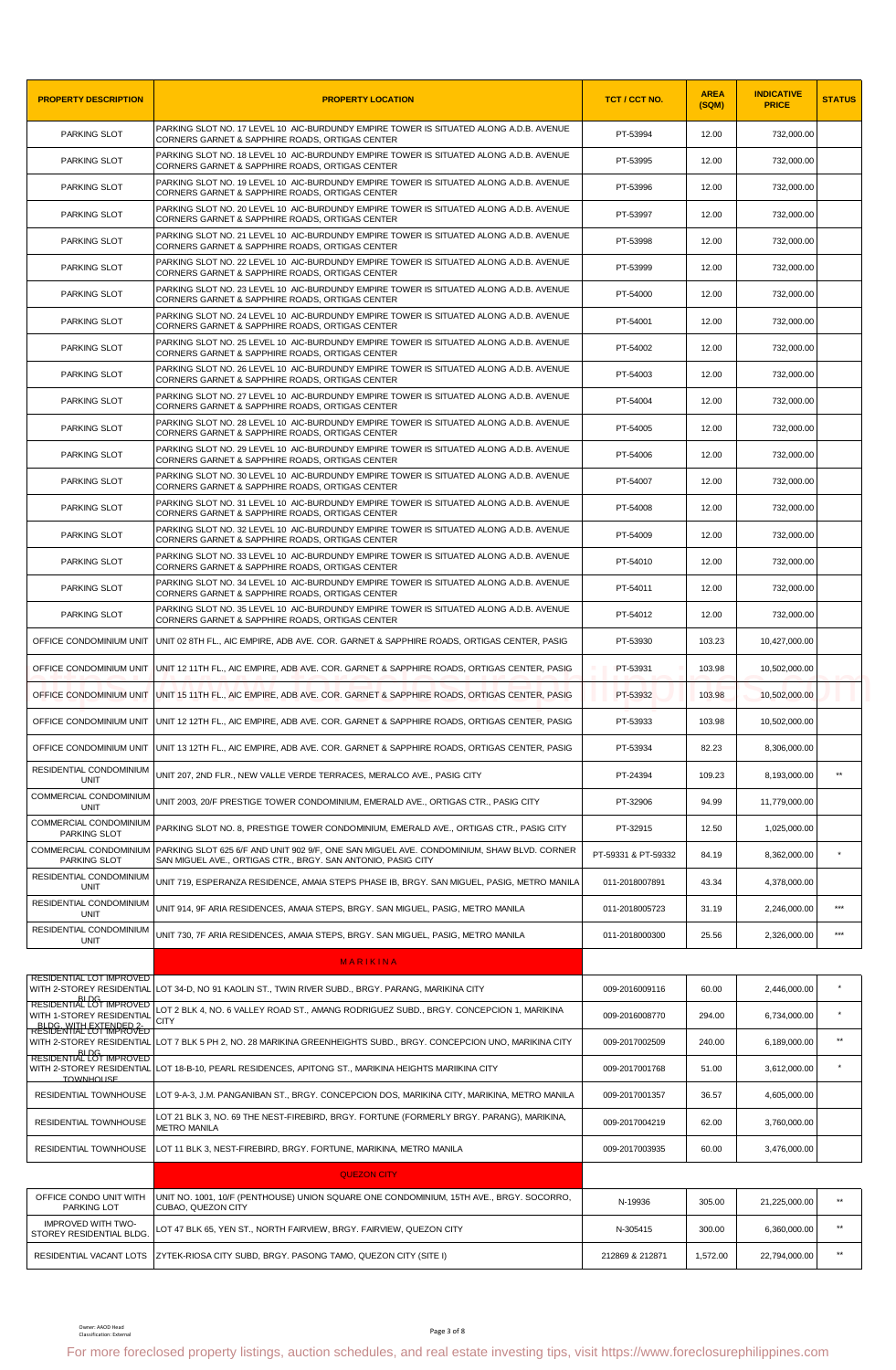| <b>PROPERTY DESCRIPTION</b>                         | <b>PROPERTY LOCATION</b>                                                                                                                                                                          | TCT / CCT NO.                           | <b>AREA</b><br>(SQM) | <b>INDICATIVE</b><br><b>PRICE</b> | <b>STATUS</b> |
|-----------------------------------------------------|---------------------------------------------------------------------------------------------------------------------------------------------------------------------------------------------------|-----------------------------------------|----------------------|-----------------------------------|---------------|
| 2 OFFICE CONDOMINIUM<br><b>UNITS</b>                | UNITS 1 (G/F) AND 1-A ( MEZZANINE) FRANCISCO GOLD CONDOMINIUM, 784 EDSA, BRGY. WEST<br>KAMIAS, QUEZON CITY                                                                                        | 1197                                    | 151.505              | 16,433,000.00                     | $\star$       |
| RESIDENTIAL LOT WITH<br><b>STRUCTURE</b>            | LOT 2 BLK 5, UP SITE SUBD., AREA V, VETERANS VILLAGE, BRGY. PASONG TAMO, TANDANG SORA,<br>QUEZON CITY, METRO MANILA                                                                               | 317680                                  | 400.00               | 4,800,000.00                      | $\star$       |
| RESIDENTIAL LOT WITH<br><b>STRUCTURE</b>            | LOT 3 BLK 5, UP SITE SUBD., AREA V, VETERANS VILLAGE, BRGY. PASONG TAMO, TANDANG SORA,<br>QUEZON CITY, METRO MANILA                                                                               | 317681                                  | 400.00               | 4,800,000.00                      | $\star$       |
| RESIDENTIAL LOT WITH<br><b>STRUCTURE</b>            | LOT 4 BLK 5, UP SITE SUBD., AREA V, VETERANS VILLAGE, BRGY. PASONG TAMO, TANDANG SORA,<br>QUEZON CITY, METRO MANILA                                                                               | 317682                                  | 396.00               | 4,752,000.00                      | $\star$       |
| RESIDENTIAL LOT WITH<br><b>STRUCTURE</b>            | LOT 5 BLK 5, UP SITE SUBD., AREA V, VETERANS VILLAGE, BRGY. PASONG TAMO, TANDANG SORA,<br>QUEZON CITY, METRO MANILA                                                                               | 317683                                  | 440.00               | 5,280,000.00                      | $\star$       |
| <b>RESIDENTIAL LOT WITH</b><br><b>STRUCTURE</b>     | LOT 6 BLK 5, UP SITE SUBD., AREA V, VETERANS VILLAGE, BRGY. PASONG TAMO, TANDANG SORA,<br>QUEZON CITY, METRO MANILA                                                                               | 317684                                  | 400.00               | 4,800,000.00                      |               |
| RESIDENTIAL LOT WITH<br><b>STRUCTURE</b>            | LOT 7 BLK 5, UP SITE SUBD., AREA V, VETERANS VILLAGE, BRGY. PASONG TAMO, TANDANG SORA,<br>QUEZON CITY, METRO MANILA                                                                               | 317685                                  | 400.00               | 4,800,000.00                      | $\star$       |
| RESIDENTIAL LOT WITH<br><b>STRUCTURE</b>            | LOT 8 BLK 5, UP SITE SUBD., AREA V, VETERANS VILLAGE, BRGY. PASONG TAMO, TANDANG SORA,<br>QUEZON CITY, METRO MANILA                                                                               | 317686                                  | 396.00               | 4,752,000.00                      | $\star$       |
| RESIDENTIAL LOT WITH<br><b>STRUCTURE</b>            | LOT 8 BLK 4, DOLORES ESTATE (BESIDES CAPITOL RIDGE EXECUTIVE SUBD.), BRGY. BATASAN HILLS,<br>QC (SITE IV)                                                                                         | 122171                                  | 3,675.00             | 51,450,000.00                     | $\star$       |
| RESIDENTIAL LOT WITH<br><b>STRUCTURE</b>            | LOT 3 BLK 4, SESSION ROAD, DOLORES ESTATE, BRGY. BATASAN HILLS, QC (SITE I)                                                                                                                       | 122172                                  | 1,461.00             | 20,454,000.00                     |               |
| RESIDENTIAL LOT WITH                                | LOT 9 BLK 27, SESSION ROAD, DOLORES ESTATE, BRGY. BATASAN HILLS, QC (SITE II)                                                                                                                     | 122174                                  | 1,200.00             | 16,800,000.00                     |               |
| <b>STRUCTURE</b><br>RESIDENTIAL LOT WITH            | LOT 19-A BLK 22, MUNOZ ST., BRGY. BATASAN HILLS, QC (SITE III)                                                                                                                                    | 181103                                  | 1,086.50             | 15.211.000.00                     | $\star$       |
| <b>STRUCTURE</b><br>RESIDENTIAL VACANT LOT          | LOT 9 BLK 3, ST. PAUL ST., RISING SUN VILLAGE II, BRGY. BAESA, Q.C. (SITE I)                                                                                                                      | N-222806                                | 72.00                | 1,008,000.00                      |               |
| RESIDENTIAL LOTS WITH A                             | LOTS 8-A & 7 BLK 8, NO. 107 MORENA BLANCI ST., VILLA VERDE HOMES, NOVALICHES, QUEZON CITY                                                                                                         | N-239137 & N-251241                     | 509.00               | 7,910,000.00                      |               |
| TWO-STOREY BLDG.<br>RESIDENTIAL TOWNHOUSE           | UNIT 6 CASSANOVA DR., BRGY. CULIAT, TANDANG SORA, QUEZON CITY                                                                                                                                     | N-266837                                | 40.00                | 4,480,000.00                      | $\star$       |
| RESIDENTIAL LOT WITH A 2-                           |                                                                                                                                                                                                   |                                         |                      |                                   | $\star\star$  |
| STOREY RESIDENTIAL BLDG.<br>RESIDENTIAL CONDOMINIUM | NO 22, NARRA ST., COMMONWEALTH HOBART HOMES, BRGY. MATANDANG BALARA, QUEZON CITY<br>UNITS 7-C & 7-D, TOWER 1, AVIDA TOWERS NEW MANILA, COL. BONNY SERRANO ST., BRGY. BAGONG                       | 004-2012010290<br>004-2016000069 & 004- | 105.00               | 4,302,000.00                      |               |
| <b>UNITS</b><br>RESIDENTIAL CONDOMINIUM             | LIPUNAN NG CRAME, QUEZON CITY                                                                                                                                                                     | 2016000068                              | 42.00                | 3,822,000.00                      |               |
| <b>UNIT</b><br>RESIDENTIAL CONDOMINIUM              | UNIT 506, 5/F PRINCE JUN CONDOMINIUM, TIMOG AVE., BRGY. LAGING HANDA, QUEZON CITY                                                                                                                 | 004-2018097708                          | 41.00                | 2,665,000.00                      |               |
| UNIT<br><b>RESIDENTIAL LOT WITH</b>                 | UNIT 505, 5/F PRINCE JUN CONDOMINIUM, TIMOG AVE., BRGY. LAGING HANDA, QUEZON CITY                                                                                                                 | 004-2018097709<br>004-2010002541; 004-  | 43.00                | 2,795,000.00                      |               |
| <b>IMPROVEMENT</b>                                  | LOTS 30, 32 & 34 BLK 6, NARRA ST. CORNER MOLAVE ST., COMMONWEALTH HOBART HOMES, BRGY.<br>MATANDANG BALARA, QUEZON CITY                                                                            | 2010002542 & 004-<br>2010002540         | 325.00               | 14,879,000.00                     |               |
| RESIDENTIAL VACANT LOT                              | 8TH STREET, STO. DOMINGO PLACE, CALAMBA & BIAK NA BATO STS. STA., MESA HEIGHTS, QC, SITE 1:<br><b>VACANT LOT</b>                                                                                  | N-261065                                | 217.00               | 16,275,000.00                     |               |
| RESIDENTIAL VACANT LOT                              | LOT 6, DON MANUEL ST. CORNER STO. DOMINGO ST., BRGY. STO. DOMINGO, QUEZON CITY, QUEZON<br>CITY, METRO MANILA                                                                                      | 004-2021003669                          | 6,689.00             | 501,675,000.00                    |               |
| RESIDENTIAL CONDOMINIUM<br><b>UNIT</b>              | UNIT 323, 3/F THE STEPS CONDOMINIUM, 8TH STO. DOMINGO PLACE, CLUSTER 1, DON MANUEL<br>AGREGADO COR. BIAK NA BATO STS., BRGY. STO. DOMINGO, STA. MESA HEIGHTS, QUEZON CITY                         | 004-2016000215                          | 24.56                | 1,892,000.00                      |               |
| <b>UNIT</b>                                         | RESIDENTIAL CONDOMINIUM UNIT 324, 3/F THE STEPS CONDOMINIUM, 8TH STO. DOMINGO PLACE, CLUSTER 1, DON MANUEL<br>AGREGADO COR. BIAK NA BATO STS., BRGY. STO. DOMINGO, STA. MESA HEIGHTS, QUEZON CITY | 004-2016000216                          | 25.98                | 2,001,000.00                      |               |
| RESIDENTIAL CONDOMINIUM<br><b>UNIT</b>              | UNIT 322, 3/F THE STEPS CONDOMINIUM, 8TH STO. DOMINGO PLACE, CLUSTER 1, DON MANUEL<br>AGREGADO COR. BIAK NA BATO STS., BRGY. STO. DOMINGO, STA. MESA HEIGHTS, QUEZON CITY                         | 004-2016000217                          | 41.18                | 3,171,000.00                      |               |
| RESIDENTIAL CONDOMINIUM<br><b>UNIT</b>              | UNIT 426, 4/F THE STEPS CONDOMINIUM, 8TH STO, DOMINGO PLACE, CLUSTER 1, DON MANUEL<br>AGREGADO COR. BIAK NA BATO STS., BRGY, STO, DOMINGO, STA, MESA HEIGHTS, QUEZON CITY                         | 004-2016000218                          | 24.15                | 1,860,000.00                      |               |
| RESIDENTIAL CONDOMINIUM<br><b>UNIT</b>              | UNIT 425, 4/F THE STEPS CONDOMINIUM, 8TH STO. DOMINGO PLACE, CLUSTER 1, DON MANUEL<br>AGREGADO COR. BIAK NA BATO STS., BRGY. STO. DOMINGO, STA. MESA HEIGHTS, QUEZON CITY                         | 004-2016000219                          | 24.15                | 1,860,000.00                      |               |
| RESIDENTIAL CONDOMINIUM<br><b>UNIT</b>              | UNIT 424, 4/F THE STEPS CONDOMINIUM, 8TH STO. DOMINGO PLACE, CLUSTER 1, DON MANUEL<br>AGREGADO COR. BIAK NA BATO STS., BRGY. STO. DOMINGO, STA. MESA HEIGHTS, QUEZON CITY                         | 004-2016000220                          | 25.98                | 2,001,000.00                      |               |
| RESIDENTIAL CONDOMINIUM<br>UNIT                     | UNIT 423, 4/F THE STEPS CONDOMINIUM, 8TH STO. DOMINGO PLACE, CLUSTER 1, DON MANUEL<br>AGREGADO COR. BIAK NA BATO STS., BRGY. STO. DOMINGO, STA. MESA HEIGHTS, QUEZON CITY                         | 004-2016000221                          | 24.56                | 1.892.000.00                      |               |
| RESIDENTIAL CONDOMINIUM<br><b>UNIT</b>              | UNIT 421, 4/F THE STEPS CONDOMINIUM, 8TH STO, DOMINGO PLACE, CLUSTER 1, DON MANUEL<br>AGREGADO COR. BIAK NA BATO STS., BRGY. STO. DOMINGO, STA. MESA HEIGHTS, QUEZON CITY                         | 004-2016000222                          | 36.89                | 2,841,000.00                      |               |
| RESIDENTIAL CONDOMINIUM<br><b>UNIT</b>              | UNIT 419, 4/F THE STEPS CONDOMINIUM, 8TH STO. DOMINGO PLACE, CLUSTER 1, DON MANUEL<br>AGREGADO COR. BIAK NA BATO STS., BRGY. STO. DOMINGO, STA. MESA HEIGHTS, QUEZON CITY                         | 004-2016000223                          | 21.78                | 1,678,000.00                      |               |
| RESIDENTIAL CONDOMINIUM<br><b>UNIT</b>              | UNIT 416, 4/F THE STEPS CONDOMINIUM, 8TH STO. DOMINGO PLACE, CLUSTER 1, DON MANUEL<br>AGREGADO COR. BIAK NA BATO STS., BRGY. STO. DOMINGO, STA. MESA HEIGHTS, QUEZON CITY                         | 004-2016000224                          | 28.74                | 2,213,000.00                      |               |
| RESIDENTIAL CONDOMINIUM<br><b>UNIT</b>              | UNIT 415, 4/F THE STEPS CONDOMINIUM, 8TH STO. DOMINGO PLACE, CLUSTER 1, DON MANUEL<br>AGREGADO COR. BIAK NA BATO STS., BRGY. STO. DOMINGO, STA. MESA HEIGHTS, QUEZON CITY                         | 004-2016000225                          | 28.66                | 2,207,000.00                      |               |
| RESIDENTIAL CONDOMINIUM<br><b>UNIT</b>              | UNIT 408, 4/F THE STEPS CONDOMINIUM, 8TH STO. DOMINGO PLACE, CLUSTER 1, DON MANUEL<br>AGREGADO COR. BIAK NA BATO STS., BRGY. STO. DOMINGO, STA. MESA HEIGHTS, QUEZON CITY                         | 004-2016000226                          | 24.15                | 1,860,000.00                      |               |
| <b>CONDOMINIUM PARKING</b>                          | UNIT B15, THE STEPS CONDOMINIUM, 8TH STO. DOMINGO PLACE, CLUSTER 1, DON MANUEL                                                                                                                    | 004-2016000227                          | 12.50                | 675,000.00                        |               |
| <b>SLOT</b><br>RESIDENTIAL CONDOMINIUM              | AGREGADO COR. BIAK NA BATO STS., BRGY. STO. DOMINGO, STA. MESA HEIGHTS, QUEZON CITY<br>UNIT 403, 4/F THE STEPS CONDOMINIUM, 8TH STO. DOMINGO PLACE, CLUSTER 1, DON MANUEL                         | 004-2016000228                          | 58.15                | 4,478,000.00                      |               |
| UNIT<br>RESIDENTIAL CONDOMINIUM                     | AGREGADO COR. BIAK NA BATO STS., BRGY. STO. DOMINGO, STA. MESA HEIGHTS, QUEZON CITY<br>UNIT 402, 4/F THE STEPS CONDOMINIUM, 8TH STO. DOMINGO PLACE, CLUSTER 1, DON MANUEL                         | 004-2016000229                          | 23.18                | 1,785,000.00                      |               |
| <b>UNIT</b><br>RESIDENTIAL CONDOMINIUM              | AGREGADO COR. BIAK NA BATO STS., BRGY. STO. DOMINGO, STA. MESA HEIGHTS, QUEZON CITY<br>UNIT 406, 4/F THE STEPS CONDOMINIUM, 8TH STO. DOMINGO PLACE, CLUSTER 1, DON MANUEL                         | 004-2016000230                          | 25.98                | 2,001,000.00                      |               |
| UNIT<br>RESIDENTIAL CONDOMINIUM                     | AGREGADO COR. BIAK NA BATO STS., BRGY. STO. DOMINGO, STA. MESA HEIGHTS, QUEZON CITY<br>UNIT 414, 4/F THE STEPS CONDOMINIUM, 8TH STO. DOMINGO PLACE, CLUSTER 1, DON MANUEL                         |                                         | 21.78                |                                   |               |
| <b>UNIT</b><br>RESIDENTIAL CONDOMINIUM              | AGREGADO COR. BIAK NA BATO STS., BRGY. STO. DOMINGO, STA. MESA HEIGHTS, QUEZON CITY<br>UNIT 412, 4/F THE STEPS CONDOMINIUM, 8TH STO. DOMINGO PLACE, CLUSTER 1, DON MANUEL                         | 004-2016000231                          |                      | 1,678,000.00                      |               |
| UNIT<br>RESIDENTIAL CONDOMINIUM                     | AGREGADO COR. BIAK NA BATO STS., BRGY. STO. DOMINGO, STA. MESA HEIGHTS, QUEZON CITY<br>UNIT 411, 4/F THE STEPS CONDOMINIUM, 8TH STO. DOMINGO PLACE, CLUSTER 1, DON MANUEL                         | 004-2016000232                          | 36.89                | 2,841,000.00                      |               |
| <b>UNIT</b><br>RESIDENTIAL CONDOMINIUM              | AGREGADO COR. BIAK NA BATO STS., BRGY. STO. DOMINGO, STA. MESA HEIGHTS, QUEZON CITY<br>UNIT 410, 4/F THE STEPS CONDOMINIUM, 8TH STO. DOMINGO PLACE, CLUSTER 1, DON MANUEL                         | 004-2016000233                          | 41.18                | 3,171,000.00                      |               |
|                                                     | AGREGADO COR. BIAK NA BATO STS., BRGY. STO. DOMINGO, STA. MESA HEIGHTS, QUEZON CITY                                                                                                               | 004-2016000234                          | 24.56                | 1,892,000.00                      |               |
| <b>UNIT</b><br>RESIDENTIAL CONDOMINIUM              | UNIT 409, 4/F THE STEPS CONDOMINIUM, 8TH STO, DOMINGO PLACE, CLUSTER 1, DON MANUEL                                                                                                                | 004-2016000235                          | 25.98                | 2,001,000.00                      |               |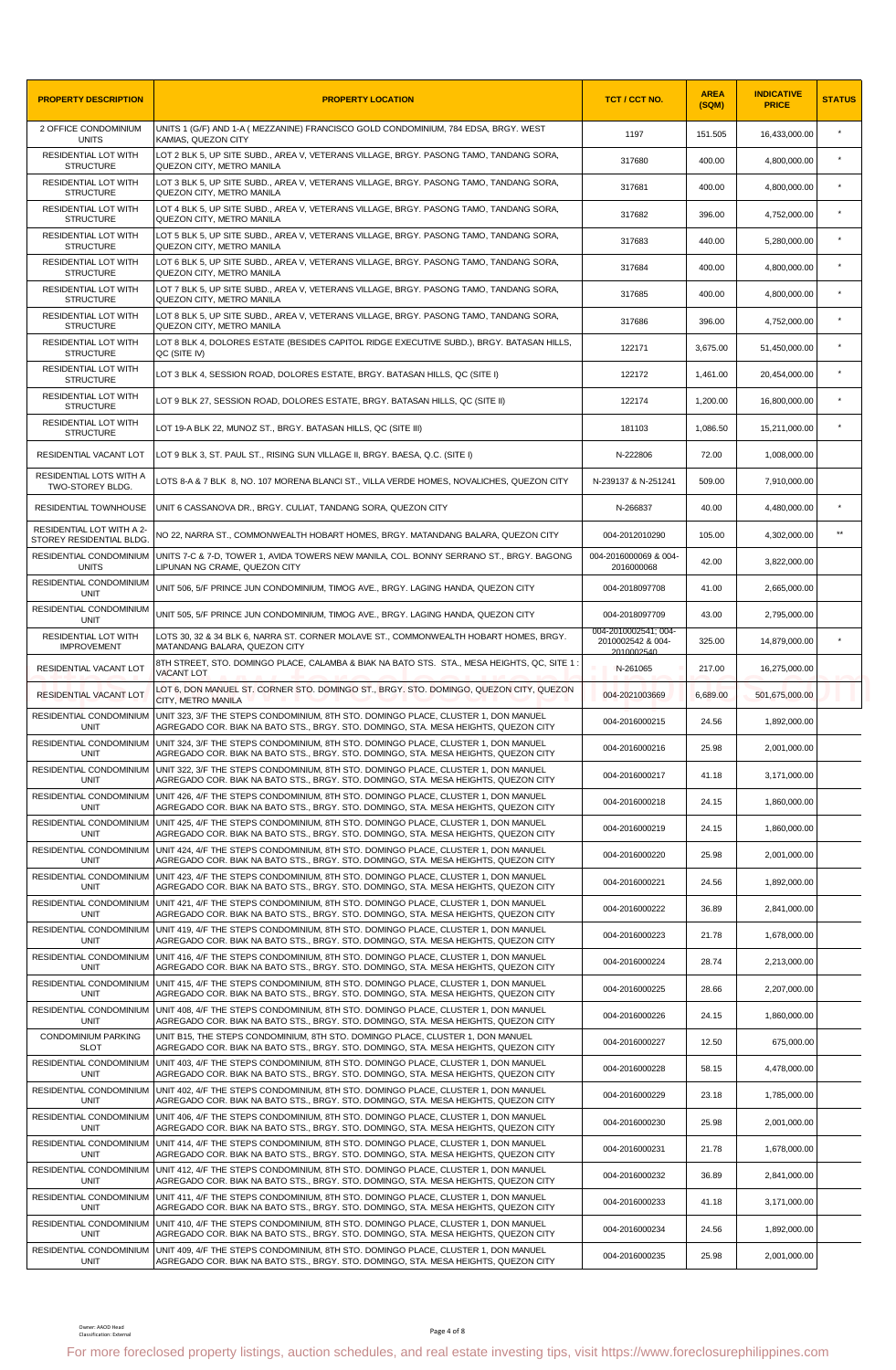| <b>PROPERTY DESCRIPTION</b>                  | <b>PROPERTY LOCATION</b>                                                                                                                                                                              | TCT / CCT NO.  | <b>AREA</b><br>(SQM) | <b>INDICATIVE</b><br><b>PRICE</b> | <b>STATUS</b> |
|----------------------------------------------|-------------------------------------------------------------------------------------------------------------------------------------------------------------------------------------------------------|----------------|----------------------|-----------------------------------|---------------|
| RESIDENTIAL CONDOMINIUM<br><b>UNIT</b>       | UNIT 404, 4/F THE STEPS CONDOMINIUM, 8TH STO. DOMINGO PLACE, CLUSTER 1, DON MANUEL<br>AGREGADO COR. BIAK NA BATO STS., BRGY. STO. DOMINGO, STA. MESA HEIGHTS, QUEZON CITY                             | 004-2016000236 | 59.33                | 4,569,000.00                      |               |
| RESIDENTIAL CONDOMINIUM<br><b>UNIT</b>       | UNIT 101, G/F THE STEPS CONDOMINIUM, 8TH STO. DOMINGO PLACE, CLUSTER 1, DON MANUEL<br>AGREGADO COR. BIAK NA BATO STS., BRGY. STO. DOMINGO, STA. MESA HEIGHTS, QUEZON CITY                             | 004-2016000237 | 24.14                | 1,859,000.00                      |               |
| RESIDENTIAL CONDOMINIUM<br><b>UNIT</b>       | UNIT 316, 3/F THE STEPS CONDOMINIUM, 8TH STO. DOMINGO PLACE, CLUSTER 1, DON MANUEL<br>AGREGADO COR. BIAK NA BATO STS., BRGY. STO. DOMINGO, STA. MESA HEIGHTS, QUEZON CITY                             | 004-2016000238 | 28.74                | 2,213,000.00                      |               |
| RESIDENTIAL CONDOMINIUM<br><b>UNIT</b>       | UNIT 308, 3/F THE STEPS CONDOMINIUM, 8TH STO. DOMINGO PLACE, CLUSTER 1, DON MANUEL<br>AGREGADO COR. BIAK NA BATO STS., BRGY. STO. DOMINGO, STA. MESA HEIGHTS, QUEZON CITY                             | 004-2016000239 | 24.15                | 1,860,000.00                      |               |
| UNIT                                         | RESIDENTIAL CONDOMINIUM UNIT 307, 3/F THE STEPS CONDOMINIUM, 8TH STO. DOMINGO PLACE, CLUSTER 1, DON MANUEL<br>AGREGADO COR. BIAK NA BATO STS., BRGY. STO. DOMINGO, STA. MESA HEIGHTS, QUEZON CITY     | 004-2016000240 | 24.15                | 1,860,000.00                      |               |
| UNIT                                         | RESIDENTIAL CONDOMINIUM UNIT 303, 3/F THE STEPS CONDOMINIUM, 8TH STO. DOMINGO PLACE, CLUSTER 1, DON MANUEL<br>AGREGADO COR. BIAK NA BATO STS., BRGY. STO. DOMINGO, STA. MESA HEIGHTS, QUEZON CITY     | 004-2016000241 | 58.15                | 4,478,000.00                      |               |
| <b>UNIT</b>                                  | RESIDENTIAL CONDOMINIUM UNIT 239 I, 2/F THE STEPS CONDOMINIUM, 8TH STO. DOMINGO PLACE, CLUSTER 1, DON MANUEL<br>AGREGADO COR. BIAK NA BATO STS., BRGY. STO. DOMINGO, STA. MESA HEIGHTS, QUEZON CITY   | 004-2016000242 | 25.96                | 1,999,000.00                      |               |
| RESIDENTIAL CONDOMINIUM<br><b>UNIT</b>       | UNIT 215, 2/F THE STEPS CONDOMINIUM, 8TH STO. DOMINGO PLACE, CLUSTER 1, DON MANUEL<br>AGREGADO COR. BIAK NA BATO STS., BRGY. STO. DOMINGO, STA. MESA HEIGHTS, QUEZON CITY                             | 004-2016000243 | 28.66                | 2,207,000.00                      |               |
| RESIDENTIAL CONDOMINIUM<br>UNIT              | UNIT 217, 2/F THE STEPS CONDOMINIUM, 8TH STO. DOMINGO PLACE, CLUSTER 1, DON MANUEL<br>AGREGADO COR. BIAK NA BATO STS., BRGY. STO. DOMINGO, STA. MESA HEIGHTS, QUEZON CITY                             | 004-2016000244 | 28.74                | 2,213,000.00                      |               |
| RESIDENTIAL CONDOMINIUM<br>UNIT              | UNIT 225, 2/F THE STEPS CONDOMINIUM, 8TH STO, DOMINGO PLACE, CLUSTER 1, DON MANUEL<br>AGREGADO COR. BIAK NA BATO STS., BRGY. STO. DOMINGO, STA. MESA HEIGHTS, QUEZON CITY                             | 004-2016000245 | 24.15                | 1,860,000.00                      |               |
| RESIDENTIAL CONDOMINIUM<br>UNIT              | UNIT 437 I, 4/F THE STEPS CONDOMINIUM, 8TH STO. DOMINGO PLACE, CLUSTER 1, DON MANUEL<br>AGREGADO COR. BIAK NA BATO STS., BRGY. STO. DOMINGO, STA. MESA HEIGHTS, QUEZON CITY                           | 004-2016000246 | 19.21                | 1,480,000.00                      |               |
| RESIDENTIAL CONDOMINIUM<br>UNIT              | UNIT 436 I, 4/F THE STEPS CONDOMINIUM, 8TH STO. DOMINGO PLACE, CLUSTER 1, DON MANUEL<br>AGREGADO COR. BIAK NA BATO STS., BRGY. STO. DOMINGO, STA. MESA HEIGHTS, QUEZON CITY                           | 004-2016000247 | 19.21                | 1,480,000.00                      |               |
| RESIDENTIAL CONDOMINIUM<br><b>UNIT</b>       | UNIT 434 I, 4/F THE STEPS CONDOMINIUM, 8TH STO. DOMINGO PLACE, CLUSTER 1, DON MANUEL<br>AGREGADO COR. BIAK NA BATO STS., BRGY, STO, DOMINGO, STA, MESA HEIGHTS, QUEZON CITY                           | 004-2016000248 | 41.49                | 3,195,000.00                      |               |
| RESIDENTIAL CONDOMINIUM<br>UNIT              | UNIT 427, 4/F THE STEPS CONDOMINIUM, 8TH STO. DOMINGO PLACE, CLUSTER 1, DON MANUEL                                                                                                                    | 004-2016000249 | 25.98                | 2,001,000.00                      |               |
| RESIDENTIAL CONDOMINIUM                      | AGREGADO COR. BIAK NA BATO STS., BRGY. STO. DOMINGO, STA. MESA HEIGHTS, QUEZON CITY<br>UNIT 521 I, 5/F THE STEPS CONDOMINIUM, 8TH STO. DOMINGO PLACE, CLUSTER 1, DON MANUEL                           | 004-2016000250 | 25.56                | 1,969,000.00                      |               |
| <b>UNIT</b><br>RESIDENTIAL CONDOMINIUM       | AGREGADO COR. BIAK NA BATO STS., BRGY. STO. DOMINGO, STA. MESA HEIGHTS, QUEZON CITY<br>UNIT 517, 5/F THE STEPS CONDOMINIUM, 8TH STO. DOMINGO PLACE, CLUSTER 1, DON MANUEL                             | 004-2016000251 | 46.57                | 3,586,000.00                      |               |
| <b>UNIT</b><br>RESIDENTIAL CONDOMINIUM       | AGREGADO COR. BIAK NA BATO STS., BRGY. STO. DOMINGO, STA. MESA HEIGHTS, QUEZON CITY<br>UNIT 508, 5/F THE STEPS CONDOMINIUM, 8TH STO. DOMINGO PLACE, CLUSTER 1, DON MANUEL                             | 004-2016000252 | 37.41                | 2,881,000.00                      |               |
| <b>UNIT</b>                                  | AGREGADO COR. BIAK NA BATO STS., BRGY. STO. DOMINGO, STA. MESA HEIGHTS, QUEZON CITY<br>RESIDENTIAL CONDOMINIUM UNIT 443 I, 4/F THE STEPS CONDOMINIUM, 8TH STO. DOMINGO PLACE, CLUSTER 1, DON MANUEL   | 004-2016000253 | 38.42                | 2,959,000.00                      |               |
| UNIT                                         | AGREGADO COR. BIAK NA BATO STS., BRGY. STO. DOMINGO, STA. MESA HEIGHTS, QUEZON CITY<br>RESIDENTIAL CONDOMINIUM UNIT 442 I, 4/F THE STEPS CONDOMINIUM, 8TH STO. DOMINGO PLACE, CLUSTER 1, DON MANUEL   | 004-2016000254 | 19.21                | 1,480,000.00                      |               |
| <b>UNIT</b>                                  | AGREGADO COR. BIAK NA BATO STS., BRGY. STO. DOMINGO, STA. MESA HEIGHTS, QUEZON CITY<br>RESIDENTIAL CONDOMINIUM UNIT 407, 4/F THE STEPS CONDOMINIUM, 8TH STO. DOMINGO PLACE, CLUSTER 1, DON MANUEL     | 004-2016000255 |                      |                                   |               |
| <b>UNIT</b><br>RESIDENTIAL CONDOMINIUM       | AGREGADO COR. BIAK NA BATO STS., BRGY. STO. DOMINGO, STA. MESA HEIGHTS, QUEZON CITY<br>UNIT 321, 3/F THE STEPS CONDOMINIUM, 8TH STO. DOMINGO PLACE, CLUSTER 1, DON MANUEL                             |                | 24.15                | 1,860,000.00                      |               |
| <b>UNIT</b><br>RESIDENTIAL CONDOMINIUM       | AGREGADO COR. BIAK NA BATO STS., BRGY. STO. DOMINGO, STA. MESA HEIGHTS, QUEZON CITY<br>UNIT 111, G/F THE STEPS CONDOMINIUM, 8TH STO. DOMINGO PLACE, CLUSTER 1, DON MANUEL                             | 004-2016000256 | 36.89                | 2,841,000.00                      |               |
| <b>UNIT</b><br>RESIDENTIAL CONDOMINIUM       | AGREGADO COR. BIAK NA BATO STS., BRGY. STO. DOMINGO, STA. MESA HEIGHTS, QUEZON CITY<br>UNIT 114, G/F THE STEPS CONDOMINIUM, 8TH STO. DOMINGO PLACE, CLUSTER 1, DON MANUEL                             | 004-2016000257 | 24.56                | 1,892,000.00                      |               |
| UNIT                                         | AGREGADO COR. BIAK NA BATO STS., BRGY. STO. DOMINGO, STA. MESA HEIGHTS, QUEZON CITY<br>RESIDENTIAL CONDOMINIUM   UNIT 139 I, G/F THE STEPS CONDOMINIUM, 8TH STO. DOMINGO PLACE, CLUSTER 1, DON MANUEL | 004-2016000258 | 30.88                | 2,378,000.00                      |               |
| <b>UNIT</b><br>RESIDENTIAL CONDOMINIUM       | AGREGADO COR. BIAK NA BATO STS., BRGY. STO. DOMINGO, STA. MESA HEIGHTS, QUEZON CITY<br>UNIT 127, G/F THE STEPS CONDOMINIUM, 8TH STO, DOMINGO PLACE, CLUSTER 1, DON MANUEL                             | 004-2016000259 | 19.21                | 1,480,000.00                      |               |
| <b>UNIT</b><br>RESIDENTIAL CONDOMINIUM       | AGREGADO COR. BIAK NA BATO STS., BRGY. STO. DOMINGO, STA. MESA HEIGHTS, QUEZON CITY<br>UNIT 117, G/F THE STEPS CONDOMINIUM, 8TH STO. DOMINGO PLACE, CLUSTER 1, DON MANUEL                             | 004-2016000260 | 22.83                | 1,758,000.00                      |               |
| <b>UNIT</b>                                  | AGREGADO COR. BIAK NA BATO STS., BRGY. STO. DOMINGO, STA. MESA HEIGHTS, QUEZON CITY<br>RESIDENTIAL CONDOMINIUM UNIT 141 I, G/F THE STEPS CONDOMINIUM, 8TH STO. DOMINGO PLACE, CLUSTER 1, DON MANUEL   | 004-2016000261 | 28.74                | 2,213,000.00                      |               |
| <b>UNIT</b><br>RESIDENTIAL CONDOMINIUM       | AGREGADO COR. BIAK NA BATO STS., BRGY. STO. DOMINGO, STA. MESA HEIGHTS, QUEZON CITY                                                                                                                   | 004-2016000262 | 25.96                | 1.999.000.00                      |               |
| <b>UNIT</b>                                  | UNIT 439 I, 4/F THE STEPS CONDOMINIUM, 8TH STO. DOMINGO PLACE, CLUSTER 1, DON MANUEL<br>AGREGADO COR. BIAK NA BATO STS., BRGY. STO. DOMINGO, STA. MESA HEIGHTS, QUEZON CITY                           | 004-2016000263 | 25.96                | 1,999,000.00                      |               |
| <b>CONDOMINIUM PARKING</b><br><b>SLOT</b>    | UNIT B13. THE STEPS CONDOMINIUM. 8TH STO, DOMINGO PLACE, CLUSTER 1, DON MANUEL<br>AGREGADO COR. BIAK NA BATO STS., BRGY. STO. DOMINGO, STA. MESA HEIGHTS, QUEZON CITY                                 | 004-2016000264 | 12.50                | 675,000.00                        |               |
| <b>UNIT</b>                                  | RESIDENTIAL CONDOMINIUM UNIT 524 I. 5/F THE STEPS CONDOMINIUM. 8TH STO, DOMINGO PLACE, CLUSTER 1, DON MANUEL<br>AGREGADO COR. BIAK NA BATO STS., BRGY, STO, DOMINGO, STA, MESA HEIGHTS, QUEZON CITY   | 004-2016000265 | 38.42                | 2,959,000.00                      |               |
| UNIT                                         | RESIDENTIAL CONDOMINIUM   UNIT 523 I, 5/F THE STEPS CONDOMINIUM, 8TH STO. DOMINGO PLACE, CLUSTER 1, DON MANUEL<br>AGREGADO COR. BIAK NA BATO STS., BRGY. STO. DOMINGO, STA. MESA HEIGHTS, QUEZON CITY | 004-2016000266 | 33.78                | 2,602,000.00                      |               |
| RESIDENTIAL CONDOMINIUM<br><b>UNIT</b>       | UNIT 522 I, 5/F THE STEPS CONDOMINIUM, 8TH STO. DOMINGO PLACE, CLUSTER 1, DON MANUEL<br>AGREGADO COR. BIAK NA BATO STS., BRGY. STO. DOMINGO, STA. MESA HEIGHTS, QUEZON CITY                           | 004-2016000267 | 25.56                | 1,976,000.00                      |               |
| <b>CONDOMINIUM PARKING</b><br><b>SLOT</b>    | UNIT B20, THE STEPS CONDOMINIUM, 8TH STO. DOMINGO PLACE, CLUSTER 1, DON MANUEL<br>AGREGADO COR. BIAK NA BATO STS., BRGY. STO. DOMINGO, STA. MESA HEIGHTS, QUEZON CITY                                 | 004-2016000268 | 12.50                | 675,000.00                        |               |
| <b>CONDOMINIUM PARKING</b><br><b>SLOT</b>    | UNIT B19, THE STEPS CONDOMINIUM, 8TH STO. DOMINGO PLACE, CLUSTER 1, DON MANUEL<br>AGREGADO COR. BIAK NA BATO STS., BRGY. STO. DOMINGO, STA. MESA HEIGHTS, QUEZON CITY                                 | 004-2016000269 | 12.50                | 675,000.00                        |               |
| <b>CONDOMINIUM PARKING</b><br><b>SLOT</b>    | UNIT B10, THE STEPS CONDOMINIUM, 8TH STO. DOMINGO PLACE, CLUSTER 1, DON MANUEL<br>AGREGADO COR. BIAK NA BATO STS., BRGY. STO. DOMINGO, STA. MESA HEIGHTS, QUEZON CITY                                 | 004-2016000270 | 12.50                | 675,000.00                        |               |
| <b>CONDOMINIUM PARKING</b><br><b>SLOT</b>    | UNIT B22, THE STEPS CONDOMINIUM, 8TH STO. DOMINGO PLACE, CLUSTER 1, DON MANUEL<br>AGREGADO COR. BIAK NA BATO STS., BRGY. STO. DOMINGO, STA. MESA HEIGHTS, QUEZON CITY                                 | 004-2016000271 | 12.50                | 675,000.00                        |               |
| <b>CONDOMINIUM PARKING</b><br><b>SLOT</b>    | UNIT B21, THE STEPS CONDOMINIUM, 8TH STO. DOMINGO PLACE, CLUSTER 1, DON MANUEL<br>AGREGADO COR. BIAK NA BATO STS., BRGY. STO. DOMINGO, STA. MESA HEIGHTS, QUEZON CITY                                 | 004-2016000272 | 12.50                | 675,000.00                        |               |
| RESIDENTIAL CONDOMINIUM<br><b>UNIT</b>       | UNIT 320, 3/F THE STEPS CONDOMINIUM, 8TH STO. DOMINGO PLACE, CLUSTER 1, DON MANUEL<br>AGREGADO COR. BIAK NA BATO STS., BRGY. STO. DOMINGO, STA. MESA HEIGHTS, QUEZON CITY                             | 004-2016000273 | 30.88                | 2,378,000.00                      |               |
| RESIDENTIAL CONDOMINIUM<br><b>UNIT</b>       | UNIT 319, 3/F THE STEPS CONDOMINIUM, 8TH STO. DOMINGO PLACE, CLUSTER 1, DON MANUEL<br>AGREGADO COR. BIAK NA BATO STS., BRGY. STO. DOMINGO, STA. MESA HEIGHTS, QUEZON CITY                             | 004-2016000274 | 21.78                | 1,678,000.00                      |               |
| RESIDENTIAL CONDOMINIUM<br><b>UNIT</b>       | UNIT 335 I, 3/F THE STEPS CONDOMINIUM, 8TH STO. DOMINGO PLACE, CLUSTER 1, DON MANUEL<br>AGREGADO COR. BIAK NA BATO STS., BRGY. STO. DOMINGO, STA. MESA HEIGHTS, QUEZON CITY                           | 004-2016000275 | 38.42                | 2,959,000.00                      |               |
| RESIDENTIAL CONDOMINIUM<br><b>UNIT</b>       | UNIT 327, 3/F THE STEPS CONDOMINIUM, 8TH STO. DOMINGO PLACE, CLUSTER 1, DON MANUEL<br>AGREGADO COR. BIAK NA BATO STS., BRGY. STO. DOMINGO, STA. MESA HEIGHTS, QUEZON CITY                             | 004-2016000276 | 25.98                | 2,001,000.00                      |               |
| RESIDENTIAL CONDOMINIUM<br><b>UNIT</b>       | UNIT 325, 3/F THE STEPS CONDOMINIUM, 8TH STO, DOMINGO PLACE, CLUSTER 1, DON MANUEL<br>AGREGADO COR. BIAK NA BATO STS., BRGY. STO. DOMINGO, STA. MESA HEIGHTS, QUEZON CITY                             | 004-2016000277 | 24.15                | 1,860,000.00                      |               |
| RESIDENTIAL CONDOMINIUM<br><b>UNIT</b>       | UNIT 118, G/F THE STEPS CONDOMINIUM, 8TH STO. DOMINGO PLACE, CLUSTER 1, DON MANUEL<br>AGREGADO COR. BIAK NA BATO STS., BRGY. STO. DOMINGO, STA. MESA HEIGHTS, QUEZON CITY                             | 004-2016000280 | 28.74                | 2,213,000.00                      |               |
| Owner: AAOD Head<br>Classification: External | Page 5 of 8<br>For more foreclosed property listings, auction schedules, and real estate investing tips, visit https://www.foreclosurephilippines.com                                                 |                |                      |                                   |               |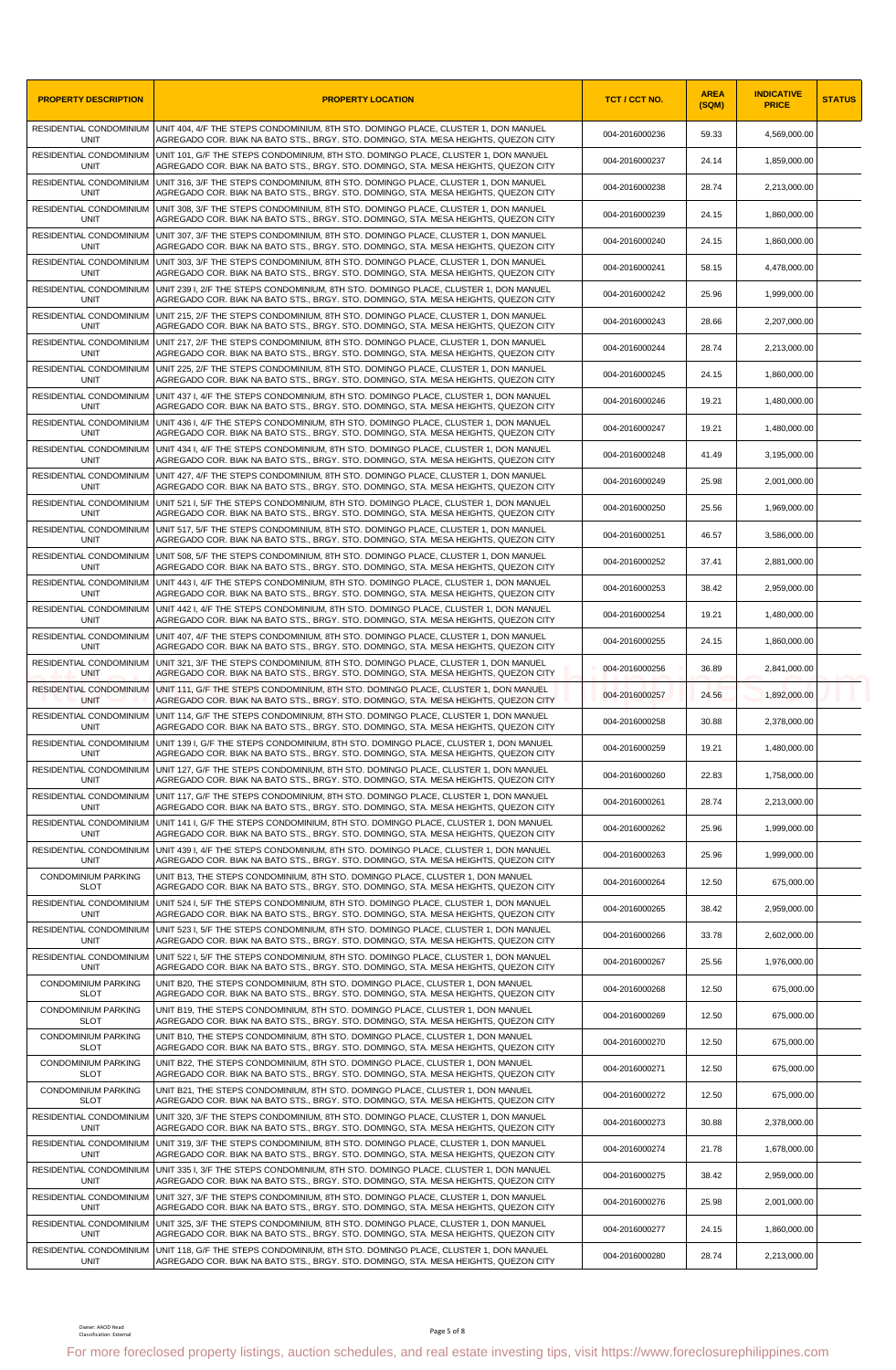| <b>PROPERTY DESCRIPTION</b>                                 | <b>PROPERTY LOCATION</b>                                                                                                                                                    | TCT / CCT NO.                       | <b>AREA</b><br>(SQM) | <b>INDICATIVE</b><br><b>PRICE</b> | <b>STATUS</b> |
|-------------------------------------------------------------|-----------------------------------------------------------------------------------------------------------------------------------------------------------------------------|-------------------------------------|----------------------|-----------------------------------|---------------|
| RESIDENTIAL CONDOMINIUM<br>UNIT                             | UNIT 338 I, 3/F THE STEPS CONDOMINIUM, 8TH STO. DOMINGO PLACE, CLUSTER 1, DON MANUEL<br>AGREGADO COR. BIAK NA BATO STS., BRGY. STO. DOMINGO, STA. MESA HEIGHTS, QUEZON CITY | 004-2016000281                      | 25.56                | 1,969,000.00                      |               |
| RESIDENTIAL CONDOMINIUM<br><b>UNIT</b>                      | UNIT 122, G/F THE STEPS CONDOMINIUM, 8TH STO. DOMINGO PLACE, CLUSTER 1, DON MANUEL<br>AGREGADO COR. BIAK NA BATO STS., BRGY. STO. DOMINGO, STA. MESA HEIGHTS, QUEZON CITY   | 004-2016000282                      | 47.56                | 3,663,000.00                      |               |
| RESIDENTIAL CONDOMINIUM<br>UNIT                             | UNIT 326, 3/F THE STEPS CONDOMINIUM, 8TH STO. DOMINGO PLACE, CLUSTER 1, DON MANUEL<br>AGREGADO COR. BIAK NA BATO STS., BRGY. STO. DOMINGO, STA. MESA HEIGHTS, QUEZON CITY   | 004-2016000283                      | 24.15                | 1,860,000.00                      |               |
| RESIDENTIAL CONDOMINIUM<br>UNIT                             | UNIT 441 I, 4/F THE STEPS CONDOMINIUM, 8TH STO. DOMINGO PLACE, CLUSTER 1, DON MANUEL<br>AGREGADO COR. BIAK NA BATO STS., BRGY. STO. DOMINGO, STA. MESA HEIGHTS, QUEZON CITY | 004-2016000284                      | 19.21                | 1,480,000.00                      |               |
| RESIDENTIAL LOT IMPROVED<br><b>BLDG</b>                     | WITH 2-STOREY RESIDENTIAL LOT 3 BLK 10, NO. 25 M.C. BRIONES STREET, BF HOMES, HOLY SPIRIT,CAPITOL SITE, QUEZON CITY                                                         | 366829                              | 397.00               | 16,954,000.00                     | $**$          |
| RESIDENTIAL-COMMERCIAL<br><b>CONDOMINIUM UNIT</b>           | UNIT 101, WEST MANSION'S CONDOMINIUM, NO. 3 ZAMBOANGA ST., BRGY. NAYONG KAUNLARAN,<br>QUEZON CITY                                                                           | N-22316                             | 42.00                | 3,402,000.00                      |               |
| RESIDENTIAL-COMMERCIAL<br><b>CONDOMINIUM UNIT</b>           | UNIT 103, WEST MANSION'S CONDOMINIUM, NO. 3 ZAMBOANGA ST., BRGY. NAYONG KAUNLARAN,<br>QUEZON CITY                                                                           | N-22318                             | 159.15               | 11,300,000.00                     |               |
| RESIDENTIAL-COMMERCIAL<br><b>CONDOMINIUM UNIT</b>           | UNIT 104, WEST MANSION'S CONDOMINIUM, NO. 3 ZAMBOANGA ST., BRGY. NAYONG KAUNLARAN,<br>QUEZON CITY                                                                           | N-22319                             | 204.66               | 14,531,000.00                     |               |
| RESIDENTIAL-COMMERCIAL<br><b>CONDOMINIUM UNIT</b>           | UNIT 105, WEST MANSION'S CONDOMINIUM, NO. 3 ZAMBOANGA ST., BRGY. NAYONG KAUNLARAN,<br>QUEZON CITY                                                                           | N-22320                             | 199.43               | 14,160,000.00                     |               |
| RESIDENTIAL-COMMERCIAL<br><b>CONDOMINIUM UNIT</b>           | UNIT P-1, WEST MANSION'S CONDOMINIUM, NO. 3 ZAMBOANGA ST., BRGY. NAYONG KAUNLARAN,<br>QUEZON CITY                                                                           | N-22325                             | 79.00                | 6,004,000.00                      |               |
| RESIDENTIAL-COMMERCIAL<br><b>CONDOMINIUM UNIT</b>           | UNIT P-2, WEST MANSION'S CONDOMINIUM, NO. 3 ZAMBOANGA ST., BRGY. NAYONG KAUNLARAN,<br>QUEZON CITY                                                                           | N-22326                             | 29.00                | 2,204,000.00                      |               |
| RESIDENTIAL-COMMERCIAL<br><b>CONDOMINIUM UNIT</b>           | UNIT P-3, WEST MANSION'S CONDOMINIUM, NO. 3 ZAMBOANGA ST., BRGY. NAYONG KAUNLARAN,<br>QUEZON CITY                                                                           | N-22327                             | 249.75               | 18,981,000.00                     |               |
| RESIDENTIAL-COMMERCIAL<br><b>CONDOMINIUM UNIT</b>           | UNIT P-4, WEST MANSION'S CONDOMINIUM, NO. 3 ZAMBOANGA ST., BRGY. NAYONG KAUNLARAN,<br>QUEZON CITY                                                                           | N-22328                             | 182.40               | 13,863,000.00                     |               |
| RESIDENTIAL-COMMERCIAL<br><b>CONDOMINIUM UNIT</b>           | UNIT 1, WEST MANSION'S CONDOMINIUM, NO. 3 ZAMBOANGA ST., BRGY. NAYONG KAUNLARAN,<br>QUEZON CITY                                                                             | N-22329                             | 240.00               | 17,040,000.00                     |               |
| RESIDENTIAL-COMMERCIAL<br><b>CONDOMINIUM UNIT</b>           | UNIT P-4 (ATTIC), WEST MANSION'S CONDOMINIUM, NO. 3 ZAMBOANGA ST., BRGY. NAYONG<br>KAUNLARAN, QUEZON CITY                                                                   | N-22330                             | 54.27                | 4,125,000.00                      |               |
| RESIDENTIAL CONDOMINIUM<br><b>UNIT &amp; PARKING</b>        | PARKING SLOT NO. 8, 2/F (PODIUM) & UNIT 33E, 33/F, GRAND EASTWOOD PALAZZO, EASTWOOD AVE.<br>CORNER RICHMOND RD., EASTWOOD CYBERPARK, QUEZON CITY                            | 004-2018010056 & 004-<br>2018010057 | 69.50                | 6,803,000.00                      |               |
| CONDOMINIUM UNIT WITH<br>ONE (1) PARKING SLOT               | UNIT 36-H AND PARKING SLOT NO. 15, 36/F AND 2/F MICHAELANGELO WING, THE GRAND EASTWOOD<br>PALAZZO, EASTWOOD AVE. CORNER RICHMOND RD., EASTWOOD CYBERPARK, QUEZON CITY       | 004-2017000258 & 004-<br>2017000259 | 47.00                | 4,448,000.00                      |               |
| RESIDENTIAL LOT IMPROVED<br>WITH 2-STOREY RESIDENTIAL       | LOT 15 BLK 3 PHASE 3, ROMANS AND THESSALONIANS ST., JORDAN PLAINES SUBD., BRGY. PASONG<br>PUTIK, NOVALICHES, QUEZON CITY                                                    | 004-2021006862                      | 351.00               | 9,015,000.00                      | $**$          |
| <b>RESIDENTIAL LOT IMPROVED</b><br>WITH A 2-STOREY AND A 3- | LOT 8-C, NO. 117 INTERIOR FELIX MANALO ST., BRGY. IMMACULATE CONCEPCION, CUBAO, QUEZON<br><b>CITY</b>                                                                       | 004-2017014858                      | 141.00               | 7,050,000.00                      |               |
| STOREY RESIDENTIAL                                          | <b>LAS PIÑAS</b>                                                                                                                                                            |                                     |                      |                                   |               |
| <b>RESIDENTIAL LOTS</b>                                     | IMPROVED WITH A 3-STOREY LLOTS 36 & L38, BLK 37, NO. 35 ANNA KIER ST., BF RESORT VILL., BGY. PAMPLONA, LAS PINAS CITY.                                                      | T-105046 & T-105047                 | 360.00               | 13,685,000.00                     |               |
| <b>RESIDENTIAL BI DG-ROVED</b><br>WITH 1-STOREY RESIDENTIAL | LOT 23 BLK 34, NO. 23 LUNAR ROVER ST., MOONWALK VILLAGE, BRGY. TALON SINGKO, PAMPLONA ,                                                                                     | 005-2017002435                      | 180.00               | 5,224,000.00                      |               |
| <b>BLDG</b><br>RESIDENTIAL VACANT LOT                       | <b>LAS PINAS CITY</b><br>LOT 28 BLK 1, ALLEY 3, CAMELLA HOMES CLASSIC, ALMANZA 2, LAS PIÑAS CITY                                                                            | 005-2011000013                      | 199.00               | 3,383,000.00                      |               |
| RESIDENTIAL VACANT LOT                                      | LOT 10 BLK 9, ROAD LOT 18, CAMELLA HOMES CLASSIC, ALMANZA 2, LAS PIÑAS CITY                                                                                                 | 005-2011000016                      | 207.00               | 3.519.000.00                      |               |
| RESIDENTIAL LOT IMPROVED<br>WITH UNFINISHED 2-STOREY        | LOT 41 BLK 4, ROSAL ST., MOTHER EARTH SUBD., BRGY. TALON DOS, LAS PINAS CITY                                                                                                | T-77260                             | 335.00               | 6,700,000.00                      | $\star$       |
| BLDG WHAT BOOK DECK<br>LOT IMPROVED WITH 2-                 | UNIT 3, CHARISSE BLDG., NAGA RD., BRGY. PULANG LUPA DOS, LAS PINAS, METRO MANILA                                                                                            | 005-2020002405                      | 109.00               | 4,660,000.00                      | $\star$       |
| LOT IMPROVED WITH 2-<br>STORY RESIDENTIAL BLDG.             | OT 3 BLK 6, MOTHER EARTH AVE. CORNER ROSAL ST., MOTHER EARTH SUBD., BRGY. TALON DOS,                                                                                        | 005-2020002404                      | 421.00               | 10,349,000.00                     | $\star$       |
| WITH OFFICE WAREHOUSE                                       | LAS PINAS, METRO MANILA                                                                                                                                                     |                                     |                      |                                   |               |
| COMM'L/RES'L WITH 3-                                        | <b>MUNTINLUPA</b>                                                                                                                                                           |                                     |                      |                                   | $\star\star$  |
| <b>STOREY COMMERCIAL</b><br><b>BUILDING</b>                 | TEC BLDG., NATIONAL HIGHWAY, BRGY. TUNASAN, MUNTINLUPA.                                                                                                                     | 10191                               | 4,000.00             | 180,244,000.00                    |               |
| RESIDENTIAL VACANT LOT<br>COMMERCIAL CONDOMINIUM            | LOT 8, BUCKAROO ST., ALABANG 400 VILLAGE, BRGY. CUPANG, MUNTINLUPA CITY<br>UNIT K, 6/F WESTGATE TOWER CONDOMINIUM, INVESTMENT DR., MADRIGAL BUSINESS PARK,                  | 4701                                | 412.00               | 19,776,000.00                     |               |
| <b>UNIT</b>                                                 | <b>MUNTINLUPA</b>                                                                                                                                                           | 014-2014000346                      | 78.99                | 9,242,000.00                      |               |
| RESIDENTIAL VACANT LOT                                      | LOT 9 BLK 3, CAMELLA HOMES, PHASE 4-B, BRGY. PUTATAN, MUNTINLUPA CITY<br>LOT 6 OF THE CONSOLIDATION SUBD., PLAN PCS-13-000486, CAMELLA HOMES, DAFFOLDIL ST.,                | 143618                              | 248.00               | 3,720,000.00                      |               |
| RESIDENTIAL VACANT LOT                                      | ALABANG I, BRGY. PUTATAN, MUNTINLUPA CITY                                                                                                                                   | 143622                              | 313.00               | 4,695,000.00                      |               |
|                                                             | <b>PARANAQUE</b><br>LOTS 46 & L47, HEILDELBERG ST., BF HOMES SUBD., BRGY. TUNGTONG, LAS PINAS (T-107916) AND LOT                                                            |                                     |                      |                                   |               |
| LAND<br>RESIDENTIAL LOT WITH ONE                            | 6 BLK 96, BRGY. SAN DIONISIO, PARAÑAQUE CITY (172899)                                                                                                                       | T-107916 & 172899                   | 1,583.00             | 27,576,000.00                     |               |
| STOREY BLDG.                                                | NO. 633 JOHN GLENN JR. ST., BRGY. MOONWALK, PARAÑAQUE CITY                                                                                                                  | 179607                              | 240.00               | 8,846,000.00                      |               |
| RESIDENTIAL LOT                                             | LOT 1-A-5, SITIO MANGAHAN, BRGY. MERVILLE, PARAÑAQUE CITY.                                                                                                                  | 165018                              | 9,713.00             | 223,468,000.00                    |               |
| RESIDENTIAL CONDOMINIUM<br>UNIT<br>RESIDENTIAL LOT IMPROVED | UNIT 504, 5F BAYVIEW INTERNATIONAL TOWERS CONDOMINIUM, TOWER I, ROXAS BLVD. CORNER MIA<br>ROAD, BRGY. TAMBO, PARANAQUE                                                      | 14326                               | 93.00                | 6,324,000.00                      |               |
| WITH 2-STOREY RESIDENTIAL<br><b>BLDG</b>                    | LOT 4 BLK 10, NO. 2 E. JACINTO ST., FORTUNATA VILLAGE, BRGY. SAN ISIDRO (LA HUERTA),<br>PARANAQUE CITY                                                                      | 010-2017000073                      | 131.00               | 6,208,000.00                      |               |
| RESIDENTIAL CONDOMINIUM                                     | UNIT G10, G/F RIO EAST BLDG., AZURE URBAN RESORT RESIDENCES, KM 16, WEST SERVICE RD.,<br>BRGY. MARCELO GREEN, PARANAQUE                                                     | 010-2015000985                      | 36.40                | 4,805,000.00                      |               |
| RESIDENTIAL CONDOMINIUM<br><b>RESIDENTIAL CONDOMINIUM</b>   | UNIT 1027, 10/F ST. TROPEZ BLDG., AZURE URBAN RESORT RESIDENCES, KM 16, WEST SERVICE RD.,<br>BRGY. MARCELO GREEN, PARANAQUE                                                 | 010-2016001611                      | 29.32                | 3.871.000.00                      |               |
| UNIT INCLUSIVE OF ONE (1)<br>PARKING SLOT                   | UNIT 0530, 5/F ST. TROPEZ BLDG., AZURE URBAN RESORT RESIDENCES, KM 16, WEST SERVICE RD.,<br>BRGY. MARCELO GREEN, PARANAQUE                                                  | 010-2016001293                      | 28.36                | 3,636,000.00                      | $\star$       |
| <b>RESIDENTIAL CONDOMINIUM</b>                              | UNIT 0306, 3/F RIO BLDG., AZURE URBAN RESORT RESIDENCES, KM 16, WEST SERVICE RD, BRGY.<br>MARCELO GREEN, PARANAQUE CITY                                                     | 010-2015005200                      | 29.75                | 3,927,000.00                      | $\star$       |
| Owner: AAOD Head<br>Classification: External                | Page 6 of 8<br>For more foreclosed property listings, auction schedules, and real estate investing tips, visit https://www.foreclosurephilippines.com                       |                                     |                      |                                   |               |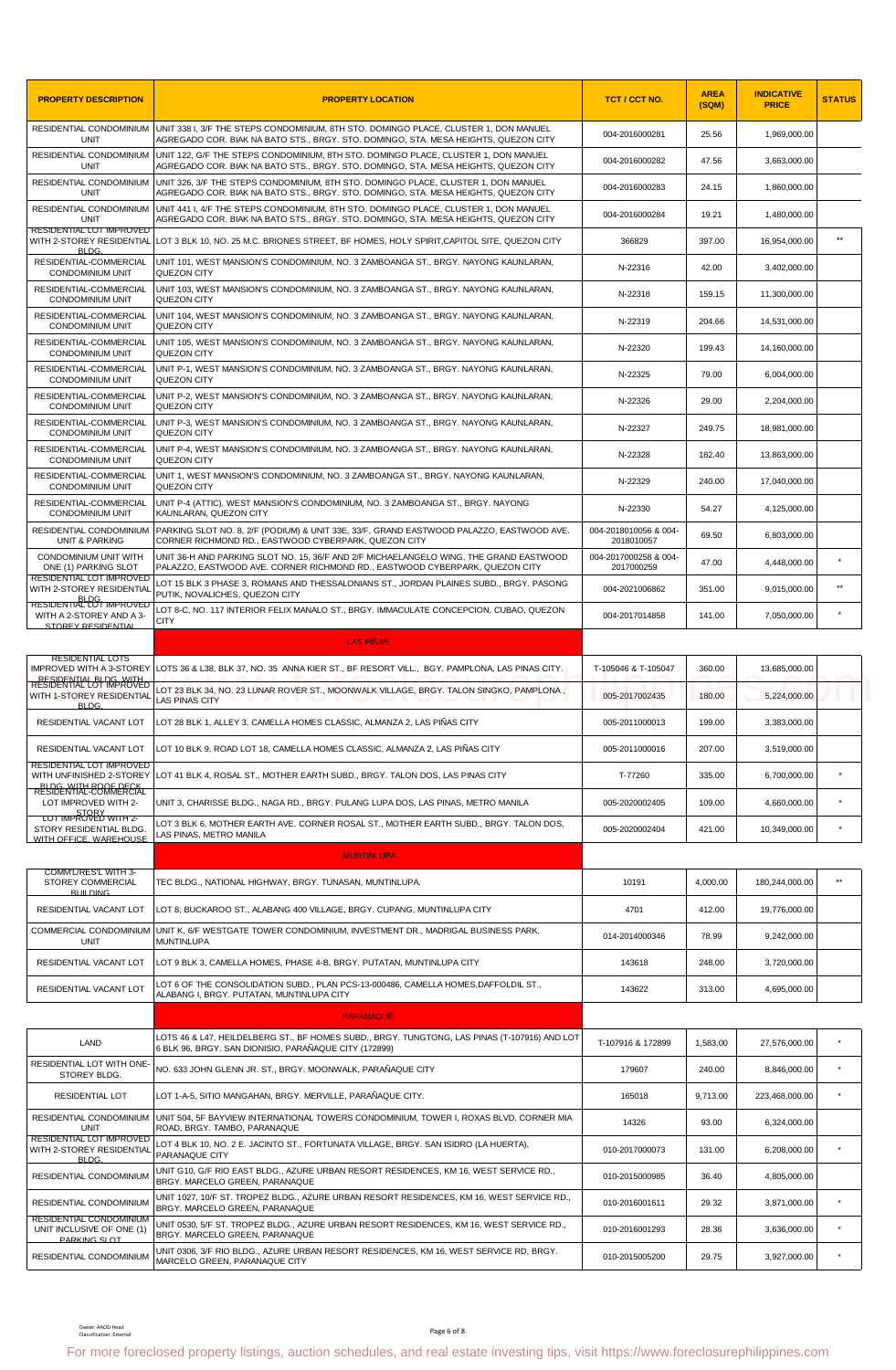| <b>PROPERTY DESCRIPTION</b>                                          | <b>PROPERTY LOCATION</b>                                                                                                                                                        | TCT / CCT NO.                                           | <b>AREA</b><br>(SQM) | <b>INDICATIVE</b><br><b>PRICE</b> | <b>STATUS</b> |
|----------------------------------------------------------------------|---------------------------------------------------------------------------------------------------------------------------------------------------------------------------------|---------------------------------------------------------|----------------------|-----------------------------------|---------------|
| WITH PARKING SLOT                                                    | RESIDENTIAL CONDOMINIUM UNIT 0224, 2/F SANTORINI BLDG., THE AZURE URBAN RESORT RESIDENCES, KM 16, WEST SERVICE<br>ROAD, SLEX, BRGY. MARCELO GREEN, PARANAQUE CITY, METRO MANILA | 010-2016001613                                          | 32.55                | 4,297,000.00                      |               |
| RESIDENTIAL CONDOMINIUM                                              | UNIT 112 AND SERVICE AREA NO. 112 (ROOF DECK), MAGENTA BLDG., SIENA PARK RESIDENCES,<br>BRGY, LA HUERTA, PARANAQUE, METRO MANILA                                                | 010-2015007248 & 010-<br>2015007247                     | 67.50                | 4,973,000.00                      |               |
| <b>FULLY FURNISHED</b><br>RESIDENTIAL CONDOMINIUM                    | UNIT 0921 MALDIVES TOWER, AZURE URBAN RESORT RESIDENCES, BRGY. MARCELO GREEN,<br>PARANAQUE, METRO MANILA                                                                        | 010-2018004310                                          | 46.22                | 6.102.000.00                      |               |
| RESIDENTIAL CONDOMINIUM<br>UNIT                                      | UNIT 1902, 19F POSITANO TOWER, THE AZURE URBAN RESORT RESIDENCES, BRGY. MARCELO GREEN,<br>PARANAQUE, METRO MANILA                                                               | 010-2019000019                                          | 28.3                 | 3,736,000.00                      |               |
| RESIDENTIAL CONDOMINIUM<br>UNIT                                      | UNIT 526, 5F ARIA B BLDG., AMAIA STEPS BICUTAN PHASE 1, BRGY. SUN VALLEY, PARANAQUE, METRO<br><b>MANILA</b>                                                                     | 010-2018002009                                          | 25.56                | 2,812,000.00                      |               |
| RESIDENTIAL CONDOMINIUM<br><b>UNIT</b>                               | UNIT G03, GF POSITANO BLDG., AZURE URBAN RESORT RESIDENCES, KM 16, WEST SERVICE ROAD,<br>BRGY. LA HUERTA, PARANAQUE, METRO MANILA                                               | 010-2018004451                                          | 57.57                | 6,851,000.00                      | $***$         |
| RESIDENTIAL CONDOMINIUM<br>UNIT                                      | UNIT 0333 MAUI BLDG., THE AZURE URBAN RESORT RESIDENCES, KM 16, WEST SERVICE RD., BRGY.<br>MARCELO GREEN, PARANAQUE, METRO MANILA                                               | 010-2018000905                                          | 54.15                | 6,444,000.00                      | $***$         |
| RESIDENTIAL CONDOMINIUM<br><b>UNIT</b>                               | UNIT 314, 3/F ARIA A BLDG., AMAIA STEPS BICUTAN PHASE 1, WEST SERVICE RD. CORNER SUN VALLEY<br>FR., BRGY. SUN VALLEY, PARANAQUE, METRO MANILA                                   | 010-2017003671                                          | 25.56                | 2.812.000.00                      | $***$         |
| RESIDENTIAL CONDOMINIUM<br>UNIT                                      | UNIT 1003, 10/F MAUI BLDG., AZURE URBAN RESORT RESIDENCES, KM 16, WEST SERVICE RD., BRGY.<br>MARCELO GREEN, PARANAQUE, METRO MANILA                                             | 010-2018000438                                          | 36.05                | 4,290,000.00                      | $***$         |
| RESIDENTIAL CONDOMINIUM<br><b>UNIT</b>                               | UNIT 1715, 17/F POSITANO TOWER, AZURE URBAN RESORT RESIDENCES, BRGY. MARCELO GREEN,<br>PARANAQUE. METRO MANILA                                                                  | 010-2016003709                                          | 43.47                | 5,739,000.00                      | $***$         |
| RESIDENTIAL CONDOMINIUM<br><b>UNIT</b>                               | UNIT P20, 20/F, MAUI BLDG., AZURE URBAN RESORT RESIDENCES, KM. 16, WEST SERVICE ROAD,<br>SOUTH LUZON EXPRESSWAY, BRGY, MARCELO GREEN, PARANAQUE CITY, PARANAQUE, METRO          | 010-2019000494                                          | 38.35                | 4.888.000.00                      |               |
| RESIDENTIAL CONDOMINIUM<br><b>UNIT</b>                               | UNIT 321, 3/F ARIA BLDG., AMAIA STEPS, BRGY, SAN ANTONIO, PARANAQUE CITY, PARANAQUE, METRO<br><b>MANILA</b>                                                                     | 010-2019005681                                          | 41.31                | 4.172.000.00                      |               |
| RESIDENTIAL CONDOMINIUM<br>UNIT                                      | UNIT 1209, 12/F ST. TROPEZ BLDG., AZURE URBAN RESORT RESIDENCES, BICUTAN, PARANAQUE,<br><b>METRO MANILA</b>                                                                     | 010-2016000064                                          | 30.32                | 3,638,000.00                      | $* * *$       |
| RESIDENTIAL CONDOMINIUM<br><b>UNIT</b>                               | UNIT 1732, 17/F POSITANO BLDG., AZURE URBAN RESORT RESIDENCES, BICUTAN, PARANAQUE,<br><b>METRO MANILA</b>                                                                       | 010-2016004036                                          | 28.3                 | 3,368,000.00                      | ***           |
|                                                                      | <b>CALOOCAN</b>                                                                                                                                                                 |                                                         |                      |                                   |               |
| RESIDENTIAL LOT WITH<br><b>SEVERAL LIGHT</b><br><b>STRUCTURES</b>    | LOT 1111-C / PSD-00-058172, DEPARO ROAD, BRGY. DEPARO, CALOOCAN (NORTH) CITY (FRONTING<br>PETRON GASOLINE STATION)                                                              | C-361578                                                | 2,752.00             | 41,280,000.00                     | $**$          |
| RESIDENTIAL VACANT LOT                                               | LOT 6 BLK 5, PERPETUAL HELP VILLAGE, BRGY. 171 (BAGUMBONG), CALOOCAN CITY (NORTH)                                                                                               | C-354251                                                | 510.00               | 4,080,000.00                      |               |
| RESIDENTIAL VACANT LOT                                               | LOT 7 BLK 5, PERPETUAL HELP SUBD., BRGY. 171, ZONE 15, BAGUMBONG, CALOOCAN CITY (NORTH)                                                                                         | C-354252                                                | 434.00               | 3,472,000.00                      |               |
| RESIDENTIAL VACANT LOT                                               | LOT 9 BLK 6, PERPETUAL HELP SUBD., BRGY. 171, ZONE 15, BAGUMBONG, CALOOCAN CITY (NORTH)                                                                                         | C-354255                                                | 240.00               | 1,920,000.00                      |               |
| RESIDENTIAL VACANT LOT                                               | LOT 11 BLK 6. PERPETUAL HELP SUBD BRGY. 171. ZONE 15. BAGUMBONG. CALOOCAN CITY (NORTH)                                                                                          | C-354256                                                | 317.00               | 2.536.000.00                      |               |
| RESIDENTIAL VACANT LOT                                               | LOT 12 BLK 6, PERPETUAL HELP SUBD., BRGY. 171, ZONE 15, BAGUMBONG, CALOOCAN CITY (NORTH)                                                                                        | C-354257                                                | 336.00               | 2,688,000.00                      |               |
| RESIDENTIAL VACANT LOT                                               | LOT 14 BLK 9, PERPETUAL HELP SUBD., BRGY. 171, ZONE 15, BAGUMBONG, CALOOCAN CITY (NORTH)                                                                                        | C-354265                                                | 392.00               | 3,136,000.00                      |               |
| RESIDENTIAL VACANT LOT                                               | LOT 1 BLK 6, PERPETUAL HELP VILLAGE, BRGY. 171 (BAGUMBONG), CALOOCAN CITY                                                                                                       | C-354270                                                | 340.00               | 2,720,000.00                      |               |
| RESIDENTIAL LOT IMPROVED<br>WITH 3-STOREY<br>RESIDENTIAL BESIDENTIAL | LOTS 33-A. 33-B & 33-C. CAMARIN RD HILLCREST SUBD BRGY. 171. CAMARIN. CALOOCAN CITY<br>(NORTH)                                                                                  | 001-2014004150, 001-<br>2014004151 & 001-<br>2014004152 | 180.00               | 6,970,000.00                      |               |
| <b>BLDG</b>                                                          | WITH 2-STOREY RESIDENTIAL LOT 2-C, BANKERS VILLAGE, NRGY. BAGUMBONG, CALOOCAN CITY                                                                                              | C-343695                                                | 12,030.00            | 100,605,000.00                    |               |

| RESIDENTIAL VACANT LOT                                                                        | LOT 12 BLK 6, PERPETUAL HELP SUBD., BRGY. 171, ZONE 15, BAGUMBONG, CALOOCAN CITY (NORTH)                                                                                                                                                                                                                                                        | C-354257                                                | 336.00    | 2,688,000.00   |         |
|-----------------------------------------------------------------------------------------------|-------------------------------------------------------------------------------------------------------------------------------------------------------------------------------------------------------------------------------------------------------------------------------------------------------------------------------------------------|---------------------------------------------------------|-----------|----------------|---------|
| RESIDENTIAL VACANT LOT                                                                        | LOT 14 BLK 9, PERPETUAL HELP SUBD., BRGY. 171, ZONE 15, BAGUMBONG, CALOOCAN CITY (NORTH)                                                                                                                                                                                                                                                        | C-354265                                                | 392.00    | 3,136,000.00   |         |
| RESIDENTIAL VACANT LOT                                                                        | LOT 1 BLK 6, PERPETUAL HELP VILLAGE, BRGY. 171 (BAGUMBONG), CALOOCAN CITY                                                                                                                                                                                                                                                                       | C-354270                                                | 340.00    | 2.720.000.00   |         |
| RESIDENTIAL LOT IMPROVED<br>WITH 3-STOREY                                                     | LOTS 33-A, 33-B & 33-C, CAMARIN RD., HILLCREST SUBD., BRGY. 171, CAMARIN, CALOOCAN CITY<br>(NORTH)                                                                                                                                                                                                                                              | 001-2014004150, 001-<br>2014004151 & 001-<br>2014004152 | 180.00    | 6,970,000.00   | ×       |
| RESIDENTALL BESIDENTIAL<br>WITH 2-STOREY RESIDENTIAL                                          | LOT 2-C, BANKERS VILLAGE, NRGY. BAGUMBONG, CALOOCAN CITY                                                                                                                                                                                                                                                                                        | C-343695                                                | 12,030.00 | 100,605,000.00 |         |
| <b>RESIDENTIAL LOT IMPROVED</b><br>WITH 2-STOREY RESIDENTIAL<br><b>BLDG</b>                   | LOT 4 BLK 4, PAUL ST., DEL MUNDO VILLAGE, BRGY. LLANO, CALOOCAN CITY                                                                                                                                                                                                                                                                            | 001-2017001965                                          | 240.00    | 3,178,000.00   |         |
| RESIDENTIAL TOWNHOUSE                                                                         | LOT 6 BLK 10, CAMELLA SEVILLE SUBD., BRGY. BAGUMBONG, CALOOCAN, METRO MANILA                                                                                                                                                                                                                                                                    | 001-2015004148                                          | 40.00     | 1,280,000.00   |         |
|                                                                                               | <b>MALABON</b>                                                                                                                                                                                                                                                                                                                                  |                                                         |           |                |         |
| FISH POND (AGRO FISHING)                                                                      | BRGY. DAMPALIT, MALABON CITY                                                                                                                                                                                                                                                                                                                    | M-25513                                                 | 2,338.00  | 2,104,000.00   |         |
| <b>RESIDENTIAL LOTS</b><br><b>IMPROVED WITH 1-STOREY</b>                                      | NO. 3 R. DIAZ ST., NORTH MERVILLE PARK 1 SUBD., BRGY. DAMPALIT, MALABON CITY                                                                                                                                                                                                                                                                    | M-40281, M-40282 & M-<br>40283                          | 743.00    | 5,944,000.00   |         |
| RESIDENTIAL BLDG.<br>RESIDENTIAL LOT IMPROVED<br>WITH 2-STOREY 4-DOOR<br>APARTMENT RESIDENTIA | OT 3 BLK 4, NO. 14 DONA INES ST. CORNER DON HORACIO ST., PAEZ VILLE SUBD., BRGY. DAMPALIT,<br><b>MALABON CITY</b>                                                                                                                                                                                                                               | M-29860                                                 | 293.00    | 1,989,000.00   | $\star$ |
| <b>IMPORTANT REMINDERS:</b>                                                                   | 1) All sales on "AS-IS, WHERE-IS" and "NO RECOURSE" bases. No warranties.<br>2) Prices NOT applicable to buybacks by former owners. Please contact Acquired Assets Management Department for buyback price.<br>3) Properties & prices subject to change anytime & may be removed from the list for any reason Top Management deems appropriate. |                                                         |           |                |         |
|                                                                                               | 4) The list may reflect properties sold without the knowledge of AAMD. For immediate correction, kindly advise AAMD of such fact if identified.                                                                                                                                                                                                 |                                                         |           |                |         |
|                                                                                               | 5) If multiple offers are received for the same property, a bidding shall be conducted and the property shall be awarded to the highest bidder.                                                                                                                                                                                                 |                                                         |           |                |         |
|                                                                                               | 6) Mere submission of an Offer to Purchase does not confer "first option" or "first right" to the offeror.<br>7) The deficiencies stated herein are not meant to be exhaustive, comprehensive or complete. Buyers are advised to conduct their own due diligence prior to making an offer.                                                      |                                                         |           |                |         |
|                                                                                               | 8) The Bank only shoulders Creditable Withholding Tax up to purchase price. Excess CWT are for buyer's account.                                                                                                                                                                                                                                 |                                                         |           |                |         |
| properties contained in it.                                                                   | 9) This list is an intellectual property of Bank of Commerce. However, Bank of Commerce is not in anyway liable if this shall be copied, reproduced, altered & /or tampered for any activities other than the purpose of marke                                                                                                                  |                                                         |           |                |         |
| 10) No application fee is required.                                                           |                                                                                                                                                                                                                                                                                                                                                 |                                                         |           |                |         |
|                                                                                               | 11) Bid Offer should be labeled as "Bids and Awards Committee - Bank Property Bid" and be addressed to:                                                                                                                                                                                                                                         |                                                         |           |                |         |
|                                                                                               | <b>Bids and Awards Committee Secretariat</b>                                                                                                                                                                                                                                                                                                    |                                                         |           |                |         |
|                                                                                               | <b>Finance and Controllership Group</b>                                                                                                                                                                                                                                                                                                         |                                                         |           |                |         |
|                                                                                               |                                                                                                                                                                                                                                                                                                                                                 |                                                         |           |                |         |
| Owner: AAOD Head<br>Classification: External                                                  | Page 7 of 8                                                                                                                                                                                                                                                                                                                                     |                                                         |           |                |         |
|                                                                                               | For more foreclosed property listings, auction schedules, and real estate investing tips, visit https://www.foreclosurephilippines.com                                                                                                                                                                                                          |                                                         |           |                |         |

## **IMPORTANT REMINDERS:**